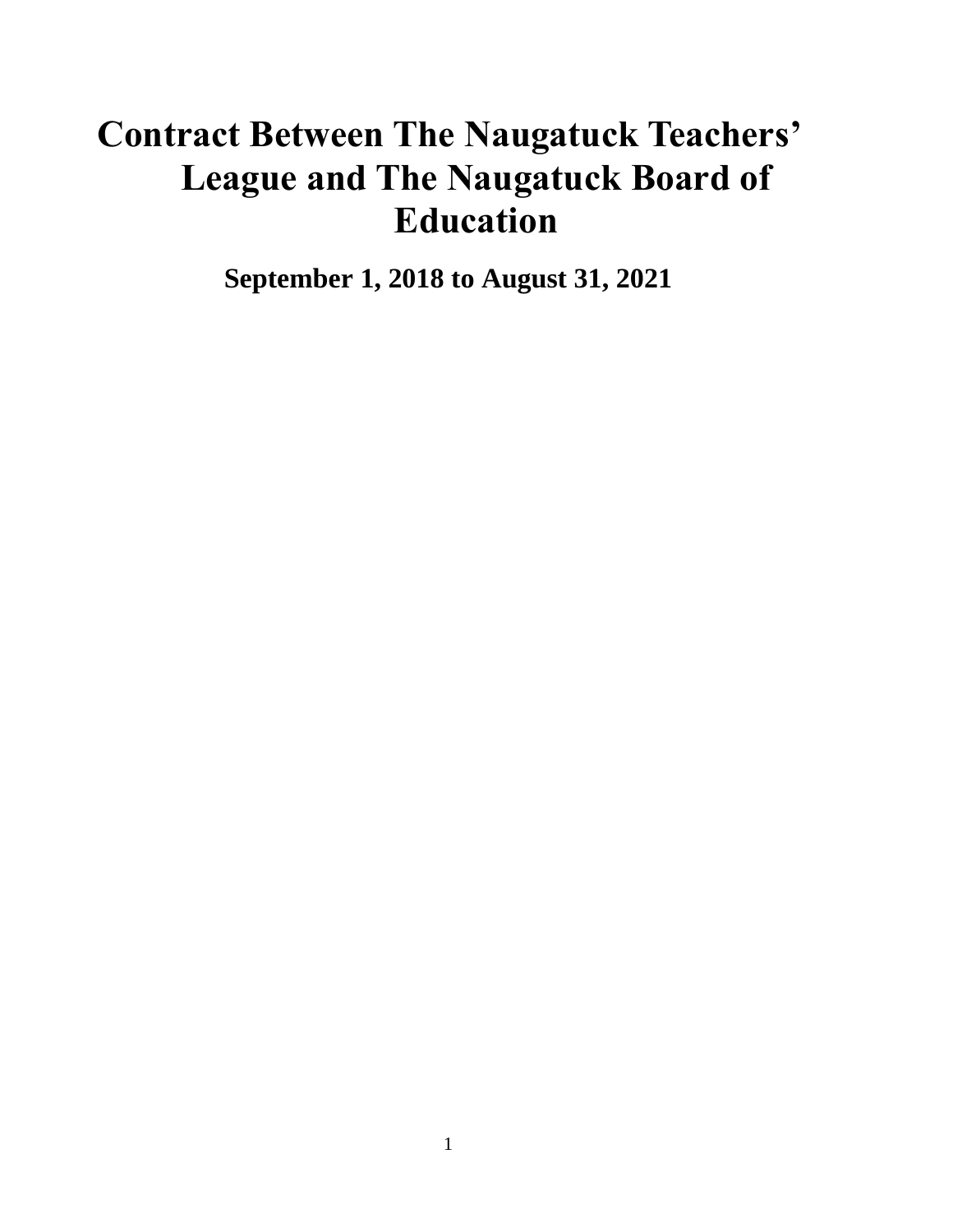## Table of Contents

|      | Contract Between The Naugatuck Teachers' League and The Naugatuck Board of Education  1 |  |
|------|-----------------------------------------------------------------------------------------|--|
|      |                                                                                         |  |
|      |                                                                                         |  |
|      |                                                                                         |  |
|      |                                                                                         |  |
|      |                                                                                         |  |
|      |                                                                                         |  |
|      |                                                                                         |  |
| 7.1  |                                                                                         |  |
| 5.   |                                                                                         |  |
| 6.   |                                                                                         |  |
| 7.2  |                                                                                         |  |
| 7.3  |                                                                                         |  |
| 7.4  |                                                                                         |  |
| 7.5  |                                                                                         |  |
| 7.6  |                                                                                         |  |
| 7.7  |                                                                                         |  |
| 7.8  |                                                                                         |  |
|      |                                                                                         |  |
|      | Article IX - Teacher Assignments, Vacancies and Promotions, and Transfers 16            |  |
| 9.1  |                                                                                         |  |
| 9.2  |                                                                                         |  |
|      |                                                                                         |  |
|      |                                                                                         |  |
|      |                                                                                         |  |
|      |                                                                                         |  |
| 13.2 |                                                                                         |  |
| 13.3 |                                                                                         |  |
|      |                                                                                         |  |
|      |                                                                                         |  |
|      |                                                                                         |  |
|      |                                                                                         |  |
|      |                                                                                         |  |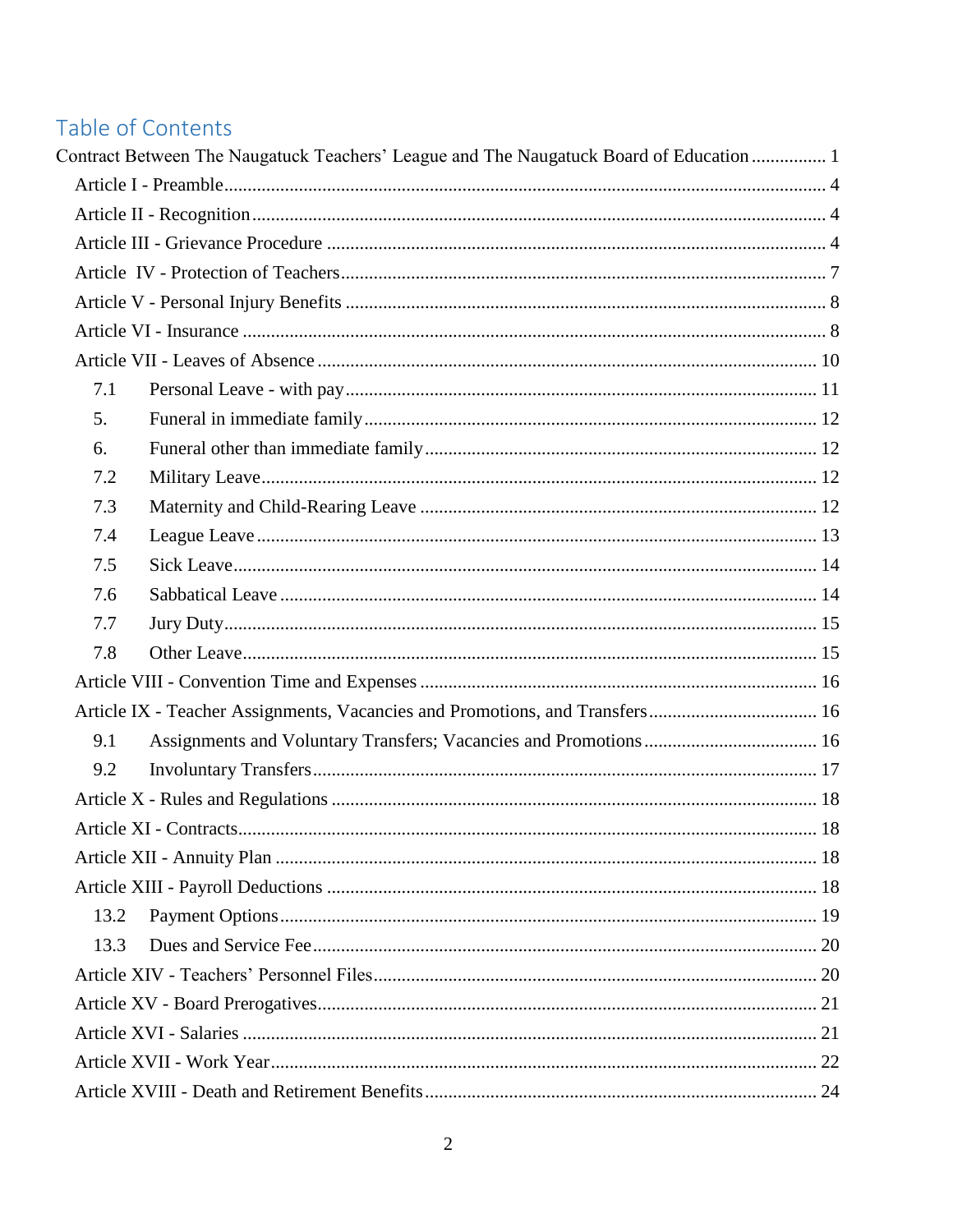| 18.1 |
|------|
| 18.2 |
| 18.3 |
|      |
|      |
|      |
|      |
|      |
|      |
| 24.1 |
| 24.2 |
|      |
|      |
|      |
|      |
|      |
|      |
|      |
|      |
|      |
|      |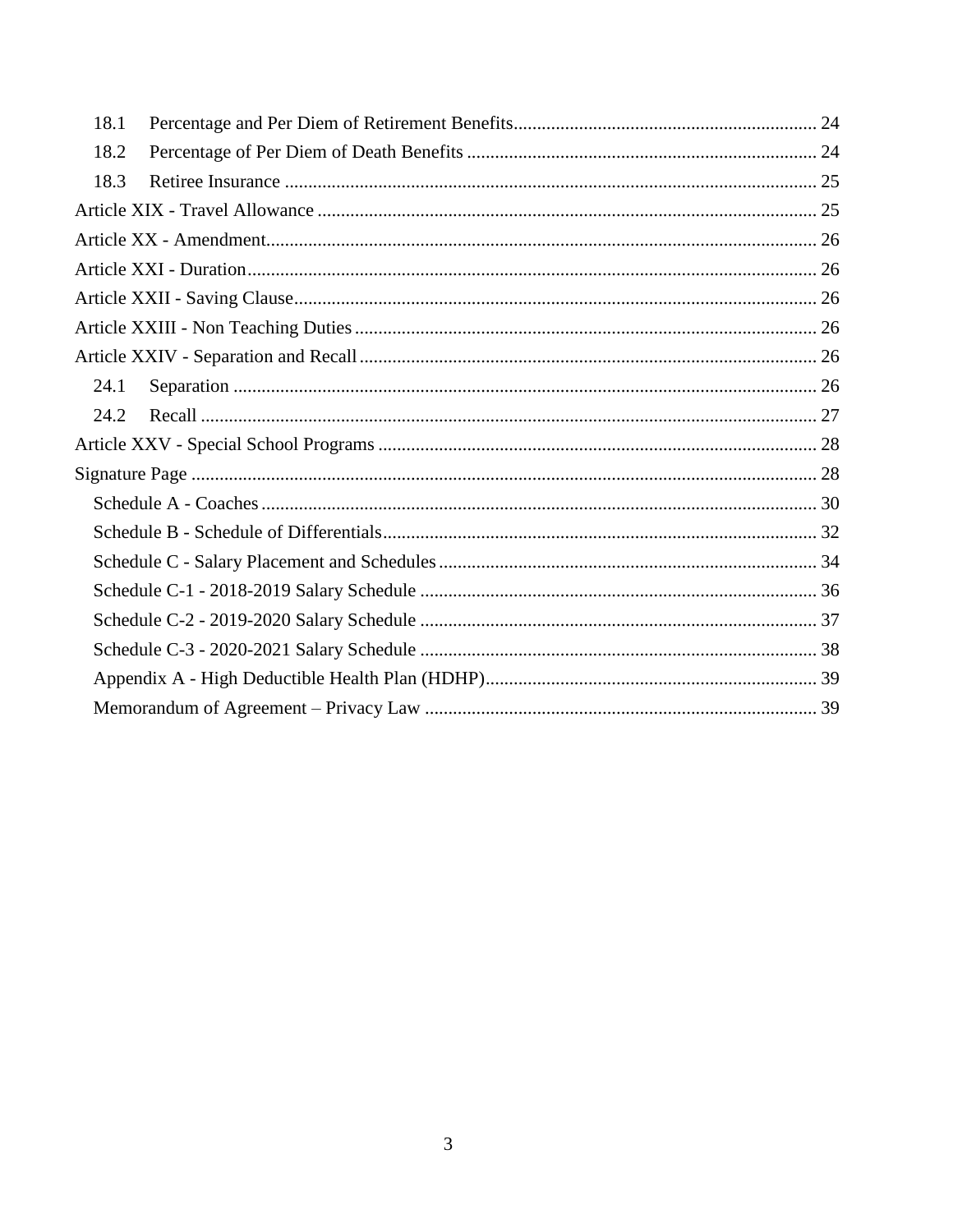### **Professional Agreement between the Naugatuck Board of Education and Naugatuck Teachers' League**

This Agreement is made and entered into this \_\_\_\_\_\_\_\_ day of \_\_\_\_\_\_\_\_, 2017 by and between the Naugatuck Board of Education (hereinafter referred to as the "Board") and the Naugatuck Teachers' League (hereinafter referred to as the "League").

### **Article I - Preamble**

- <span id="page-3-0"></span>1.1 This Agreement is negotiated in order to fix for its term the salaries and all other conditions of employment provided herein.
- <span id="page-3-1"></span>1.2 Previously adopted policies, rules or regulations in conflict with this Agreement are superseded by this Agreement.

### **Article II - Recognition**

- 2.1 Unless otherwise indicated, the term "teacher" when used hereinafter in this Agreement, shall refer to all employees in the above unit. Teachers holding a Durational Shortage Area Permit (DSAP) shall be covered by all of the terms and conditions of this Agreement, except as set forth below under  $2.1(1) - (4)$ :
	- Article VII Leaves of Absence, Sections 7.6 and 7.8
	- Article IX Teacher Assignments
	- Article XVIII Death and Retirement Benefits
	- Article XXIV Separation and Recall
- A DSAP holder shall not accrue seniority or length of service for purposes of this

Agreement. Notwithstanding the forgoing, if a DSAP holder becomes certified as a teacher and is employed by the Board as a certified teacher the subsequent school year without any break in employment service as a teacher, the teacher shall be credited with years of continuous employment service as a DSAP holder for purposes of seniority and length of service under this Agreement. The Board shall have the right not to renew and/or terminate the employment of a DSAP holder, and the DSAP holder shall have no right to file or pursue a grievance under this Agreement with respect to such action.

2.2 After forty (40) consecutive work days in the same teaching position, a certified substitute teacher shall be paid at step one (1) on the appropriate degree column of the salary schedule. After forty (40) days of teaching in the school system in any assignment, a substitute teacher will be paid at the rate of not less than eighty dollars (\$80.00) per day. Substitutes will receive no other benefits under this Agreement.

### **Article III - Grievance Procedure**

<span id="page-3-2"></span>3.1 Purpose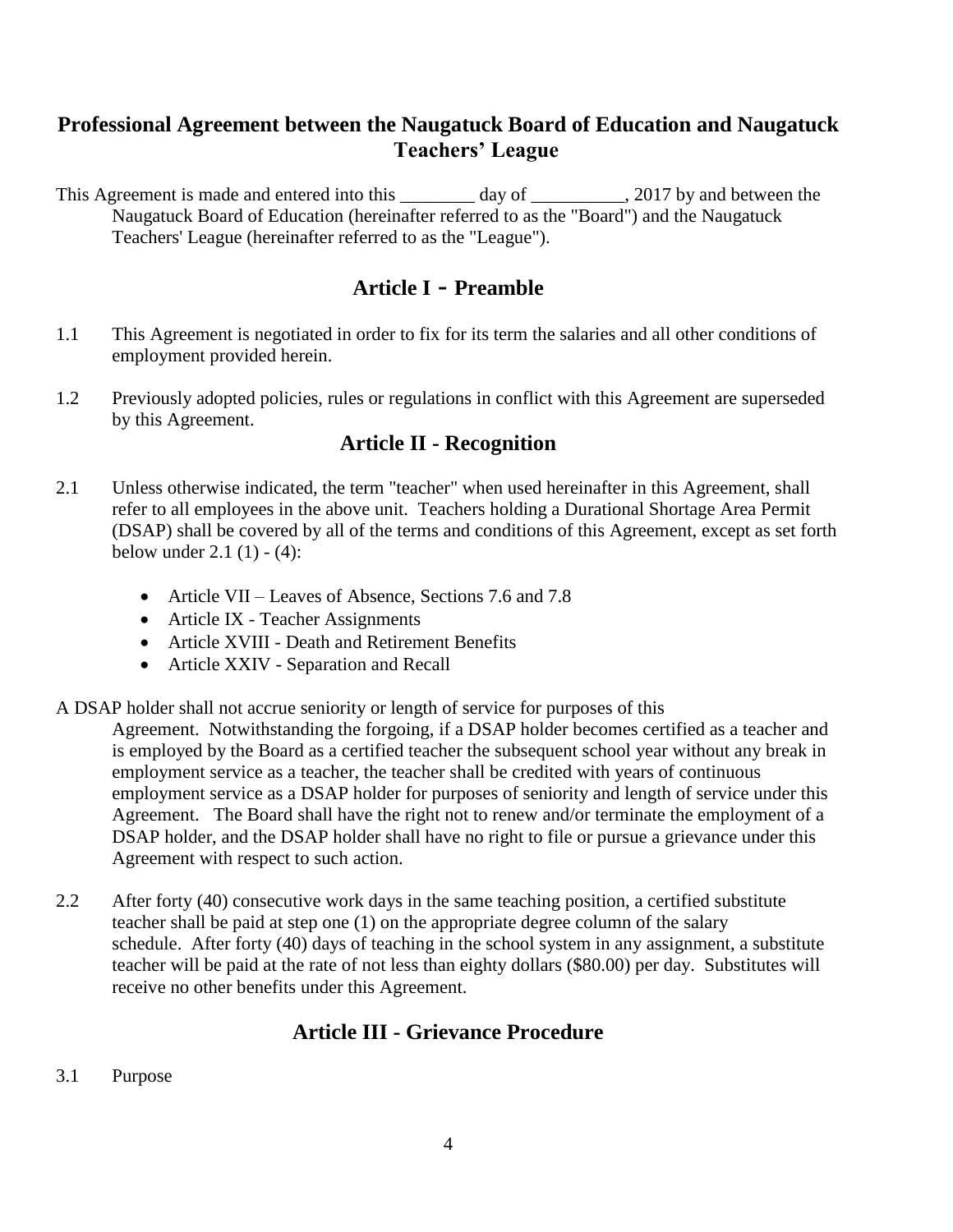The purpose of this procedure is to secure, at the lowest possible administrative level, equitable solutions to problems, which may arise affecting the working conditions of teachers. Both parties agree that proceedings shall be kept confidential as is appropriate.

#### 3.2 Definition

- A grievance shall be defined as a complaint by an employee that there has been an alleged violation, misinterpretation, misapplication or infringement of a specific provision of this Agreement based upon an event or condition which affects the conditions of employment of a teacher or a group of teachers.
- As used in this Article, the term "employee" shall mean either (a) an individual employee or (b) a group of employees having the same grievance.
- 3.3 Procedure

### Step One

- An employee and a League representative (if the employee so desires) shall first discuss the grievance with the school official serving as the employee's immediate supervisor (or Principal). If the matter is not satisfactorily adjusted within two (2) school days of the discussion with the employee's immediate supervisor (or Principal), the employee shall submit a written grievance to the Director of Human Resources.
- The written grievance must be submitted to the Director of Human Resources within five (5) school days of the discussion with the employee's immediate supervisor (or Principal). A copy of the grievance shall also be provided by the employee to his/her immediate supervisor (or Principal).
- The Director of Human Resources may request a meeting with the employee and a League representative (if the employee so desires) prior to issuing a written decision, but in any event must render his/her decision in writing, with copies to the employee and the League within five (5) school days of receipt of the written submission.

### Step Two

- In the event that the employee is not satisfied with the written decision of the Director of Human Resources, within five (5) school days of the date of the Director of Human Resources written decision, the employee must submit his/her appeal in writing to the Superintendent or his/her designated representative, setting forth specifically the act or condition which the grievance was based upon and the grounds for the appeal.
- The Superintendent or his/her designee shall meet with the employee and a League representative (if requested by the employee) within ten (10) school days of receipt of the appeal, and shall render his/her decision in writing to the employee and the League within ten (10) school days of such meeting.

Step Three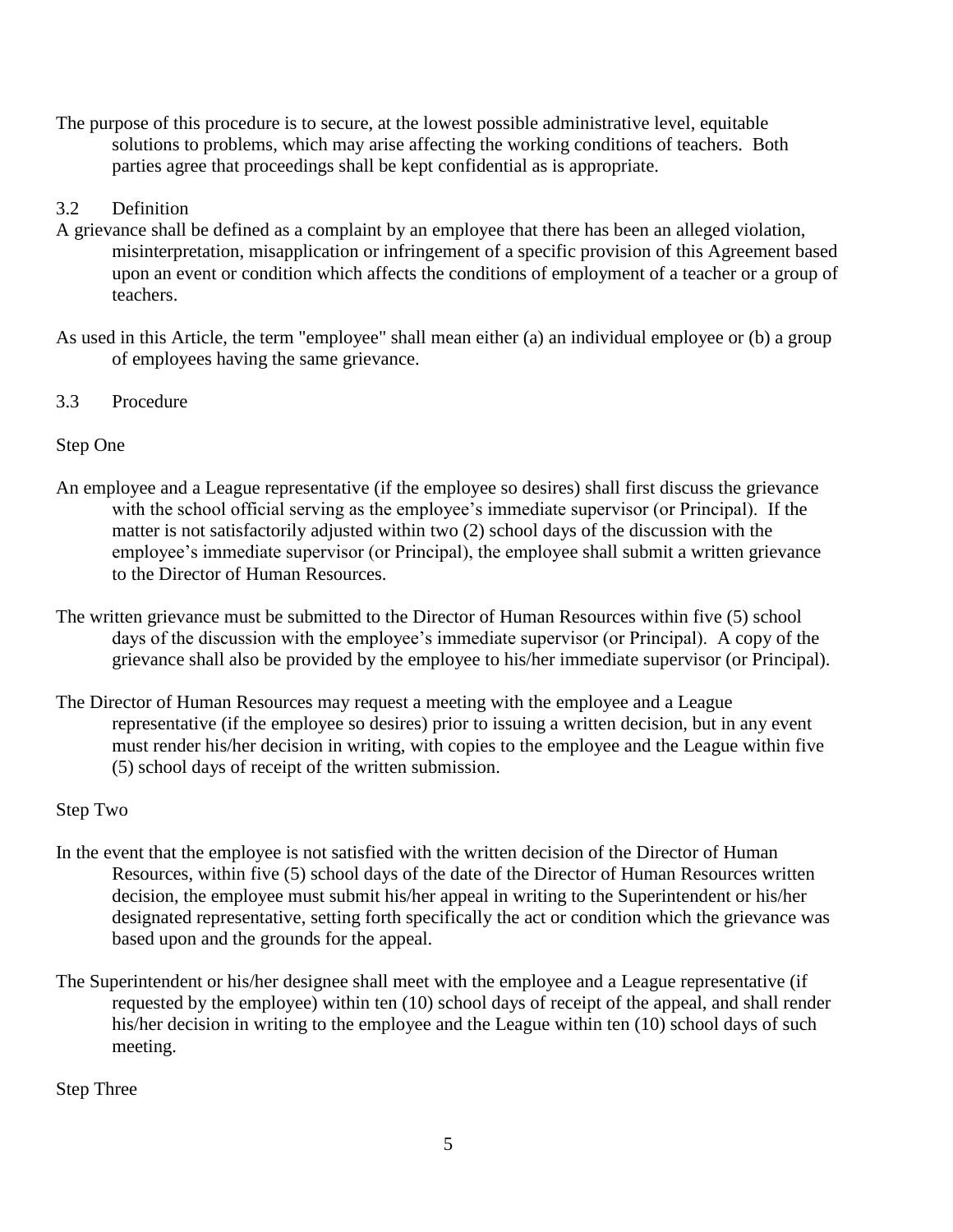- In the event that the employee is not satisfied with the written decision of the Superintendent, the aggrieved employee may, within five (5) school days of the date of the Superintendent or his/her designee's written decision, appeal in writing to the Board.
- The Board (or a designated committee of the Board) shall meet with the employee and a League representative (if requested by the employee) within fifteen (15) school days of receipt of such appeal and shall render its decision in writing to the employee and the League within fifteen (15) school days of the meeting.

#### 3.4 Arbitration

- If the League is not satisfied with the disposition of a grievance (as defined in Section 3.2 (1) above) after the decision at Step Three has been rendered by the Board (or a committee of the Board, if applicable) or if the Board (or a committee of the Board, if applicable) has failed to provide its written decision within the time period specified in 3.3 Procedure (e), the League may submit the grievance to arbitration by filing a demand for arbitration under the Voluntary Labor Arbitration Rules of the American Arbitration Association within ten (10) school days after receipt of the decision at Step Three or within ten (10) school days following the expiration of the time limit for the decision at Step Three.
- Notice of a demand for arbitration shall be given to the Superintendent and the American Arbitration Association in writing.
- The arbitrator shall hear and decide only one (1) grievance in each case. He/she shall be bound by and must comply with all of the terms of this Agreement. He/she shall have no power to add to, delete from, or modify in any way any of the provisions of this Agreement. The decision of the arbitrator shall be binding upon both parties and all employees during the life of this Agreement, unless the same is contrary to law. Fees and expenses of the arbitrator shall be borne equally by the Board and the League.

No provisions of this Agreement which is stated as matter of policy shall be subject to arbitration.

- 3.5 Miscellaneous
- Any grievance, as defined above, must be presented at Step One within twenty (20) school days of the time when the employee knew or should have known of the acts or omissions complained of in order to be considered a timely grievance under this Agreement. Failure at any step of this procedure to communicate a decision within the specified time limits shall permit the aggrieved to proceed immediately to the next step. Failure at any step to appeal within the specified time limits shall be considered acceptance by the aggrieved of the decision rendered, and such decision shall thereafter be binding upon the aggrieved and the League. Time limits may be extended by mutual written agreement between the Board and the League.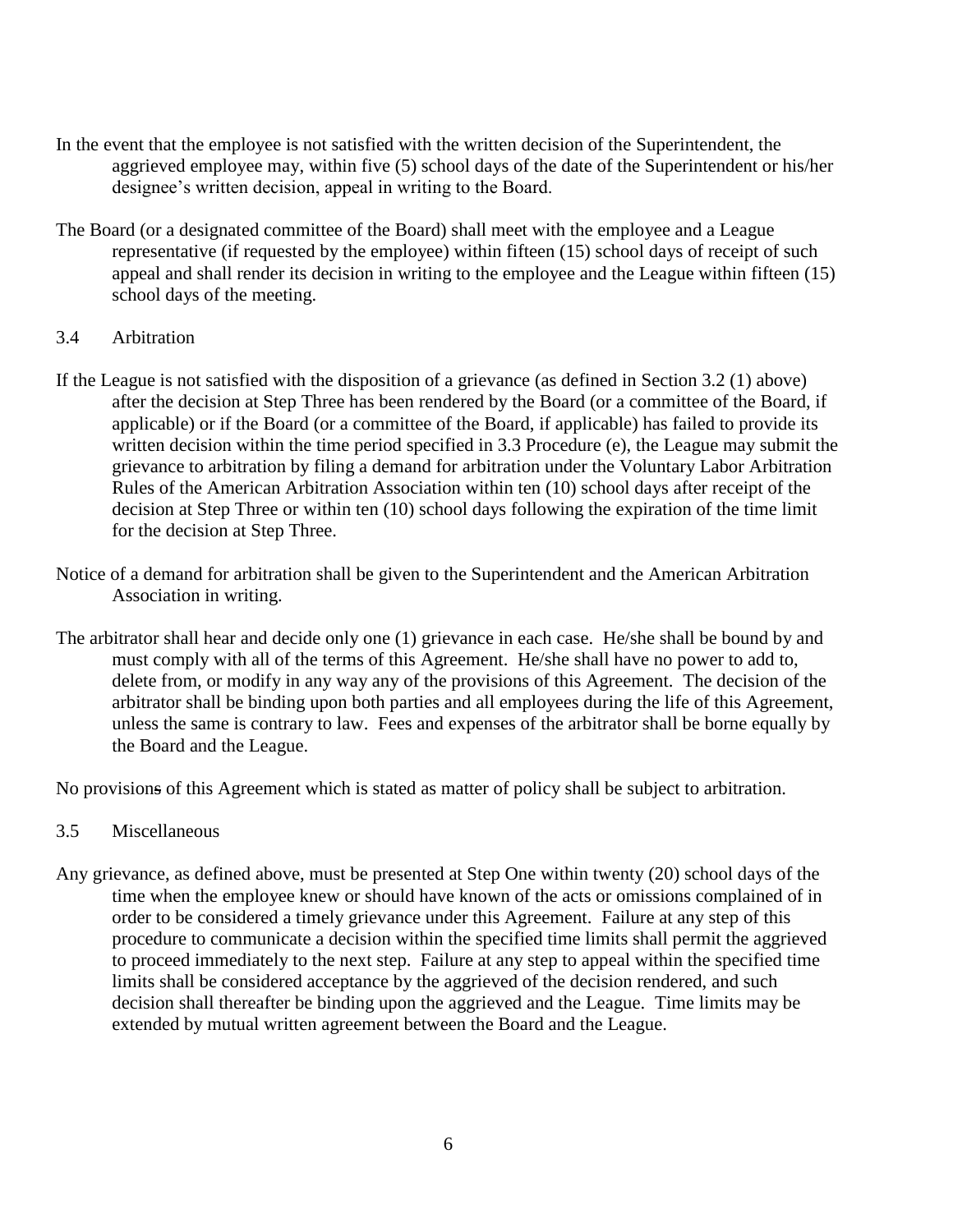If in the judgment of the President of the League a grievance affects a group or class of employees, the President of the League may submit such grievance at the Superintendent level (Step Three) of this procedure.

Decisions rendered at all levels of the grievance procedure shall be in writing.

- All documents, communications and records filed by a teacher with respect to his/her grievance, including the grievance form itself and the responses to the grievance at each step of the grievance procedure shall be filed separately from the personnel file of the grievant(s).
- For purpose of this Article, during the school year, "school days" is defined as days when school is in session; during the summer recess, "school days" is defined as Monday through Friday.
- No reprisals of any kind shall be taken by the Board or by any member of the administration against anyone by reason of participation in the grievance procedure or support of any participant thereto.
- Any employee or the Board may be represented at any stage of this grievance procedure by any person of his/her or its choice, provided, however, that exclusive organizational representation shall be provided by the League. When an employee is not represented by the League, the League shall be given an opportunity to present and state its views at any stage of this grievance procedure.
- The League may, if it so desires, call upon professional services of the Connecticut Education Association for consultation and assistance at any stage of the procedure.

### **Article IV - Protection of Teachers**

- <span id="page-6-0"></span>4.1 Teachers shall report immediately to his/her building principal and to the Director of Human Resources all cases of assault suffered by him/her in connection with his/her employment. This report shall be forwarded to the Superintendent and then to the Board.
- 4.2 In order to promote a strong, professional learning culture, the parties (and their respective members) mutually agree to carry out their responsibilities in a professional and respectful manner in accordance with the Naugatuck Board of Education's standards for leadership and teacher practice and the Connecticut Code of Professional Responsibility for Educators.

In the event that either a teacher or a representative of the Board believes that he/she is being treated in a manner that is inconsistent with the Naugatuck Board of Education's standards for leadership and teacher practice or the Connecticut Code of Professional Responsibility for Educators, the teacher may submit the issue to the League and the League will submit it to the Director of Human Resources, with a copy to the Superintendent. The Director of Human Resources will investigate the issue and address it as the Administration deems appropriate.

Any claims under this section shall not be subject to the grievance process.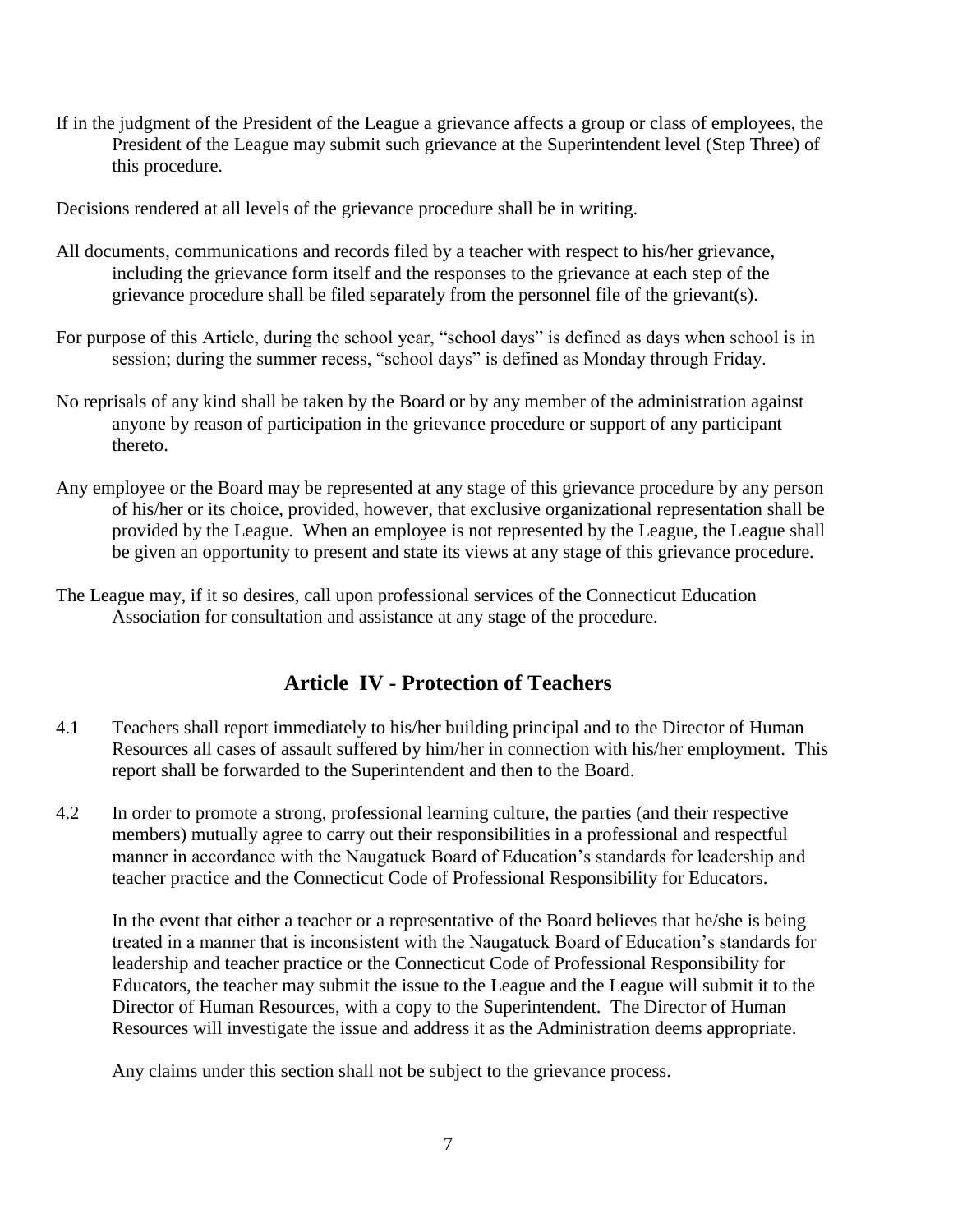#### **Article V - Personal Injury Benefits**

<span id="page-7-0"></span>5.1 Whenever an employee is absent from school as a result of a personal injury caused by an accident arising out of and in the course of his/her employment with the Board and he/she is receiving temporary total disability benefits, he/she shall be paid his/her full salary (less the amount of temporary total disability benefits received due to said injury) for the period of such absence, but not beyond either the current school year or for three (3) months, whichever is the longer period of time. No part of such absence shall be charged to his/her annual or accumulated sick leave. For absence for such reasons beyond such period, a teacher shall be entitled to use his/her sick leave allowance. The Board (individually or through its' representative) reserves the right to have the employee undergo an independent medical examination, at the Board's expense.

Whenever an employee is absent from school as a result of a personal injury caused by an accident arising out of and in the course of his/her employment with the Board, he/she has restricted duties and the Board does not have work available within the employee's restrictions, he/she shall be paid his/her full salary (less the amount of temporary partial disability benefits received due to said injury) for the period of such absence, but not beyond either the current school year or for three (3) months, whichever is the longer period of time. No part of such absence shall be charged to his/her annual or accumulated sick leave. For absence for such reasons beyond such period, a teacher shall be entitled to use his/her sick leave allowance. The Board (individually or through its' representative) reserves the right to have the employee undergo an independent medical examination, at the Board's expense.

### **Article VI - Insurance**

<span id="page-7-1"></span>6.1.a The HDHP described in Appendix A shall be the insurance plan available to eligible employees. Enrollees in the HDHP shall have a Health Savings Account (HSA) to defray deductible expenses.

Teachers shall be responsible for one hundred percent (100%) of the funding of the deductible in each year of the contract.

The teacher's contribution toward the deductible shall either be, at the teacher's option, via payroll deduction or contributed directly by the teacher in his/her HSA bank account (if the teacher decides to fund his/her portion of the deductible).

A Health Savings Account (HSA) is not health insurance, it is a bank account.

The Board shall not fund any portion of the deductible contribution for retirees (except as set forth under Article XVIII, Section 18.3) or other individuals upon their separation from employment (i.e. - no contributions will be made into an HSA account for such individuals).

The teacher will be responsible for opening the HSA account at either Liberty Bank or ION Bank. In the event that either Liberty Bank or ION Bank imposes any bank fees associated with maintaining the HSA account, the parties agree to jointly select another bank for the HSA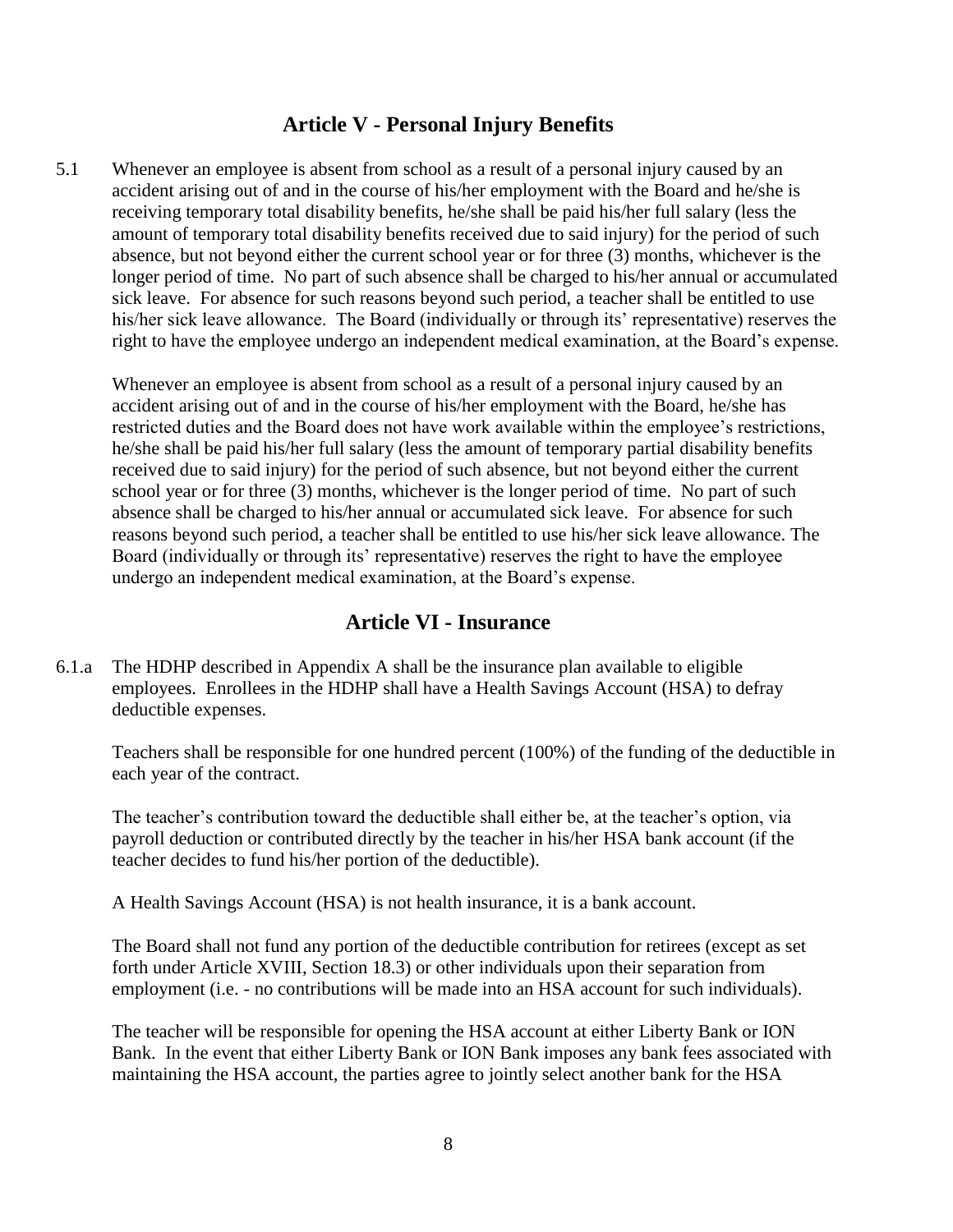account. The Board will make provisions for a before tax direct deposit payroll deduction for employees who elect to contribute to a HSA.

High Deductible Health Plan Employee Premium Share (Appendix A)**:**

#### **January 1, 2019 – December 31, 2019 5.5%**

- January 1, 2020 December 31, 2020  $6\%$
- January 1, 2021 December 31, 2021  $6.5\%$
- 6.1.b The Board of Education will maintain the current level of dental benefits which they have been providing for the employee and spouse on a 90%/10% employer-employee premium sharing basis. Teachers who choose to purchase family coverage shall pay 100% of the remaining balance.
- 6.1.c The Board of Education will provide a fifty-five thousand dollar (\$55,000.00) term life insurance policy plus double indemnity for the individual teacher only.
- 6.1.d To be eligible to receive these insurance benefits, each employee must submit a written wage deduction authorization permitting the Board to deduct from the employee's salary his/her share of the premiums set forth above. Each employee will be informed of the amount of the premium in writing prior to the first or any revised deduction. An employee may forgo or withdraw from full coverage rather than pay his/her share of the premium. The Board shall adopt an Internal Revenue Code Section 125 pre-tax conversion plan which will allow employees to meet their required premium contribution and also include a medical care spending account and a dependent care spending account, to the extent allowed by applicable law. Election to participate in such plans shall be at the option of the employee.
- 6.2 Employees working less than half-time (.50) shall be offered individual insurance coverage only.
- 6.3 Insurance benefits are provided from September  $1$ <sup>st</sup> through August  $31$ <sup>s</sup>, for those teachers employed through the end of the school year.
- 6.4 Prior to any change in insurance plans or carriers, the League shall be notified and consulted. A change of the insurance carrier shall not reduce the level of benefits in effect at such time, as determined on an overall plan benefit basis. A change of the insurance carrier shall not substantially change the nature of the administration of coverage in effect at such time, as determined on an overall plan benefit basis, unless the League approves the change.

A representative of the insurance carrier shall meet with a representative of the League to explain the proposed changes.

If the League does not approve the change, it shall submit a written statement to the Superintendent within twenty (20) school days (as defined in Article III, Section 3.3(e)) of the meeting with the representative of the insurance carrier detailing the reasons for such disapproval, provided, however, the parties may mutually agree, in writing, to extend such twenty (20) school day period.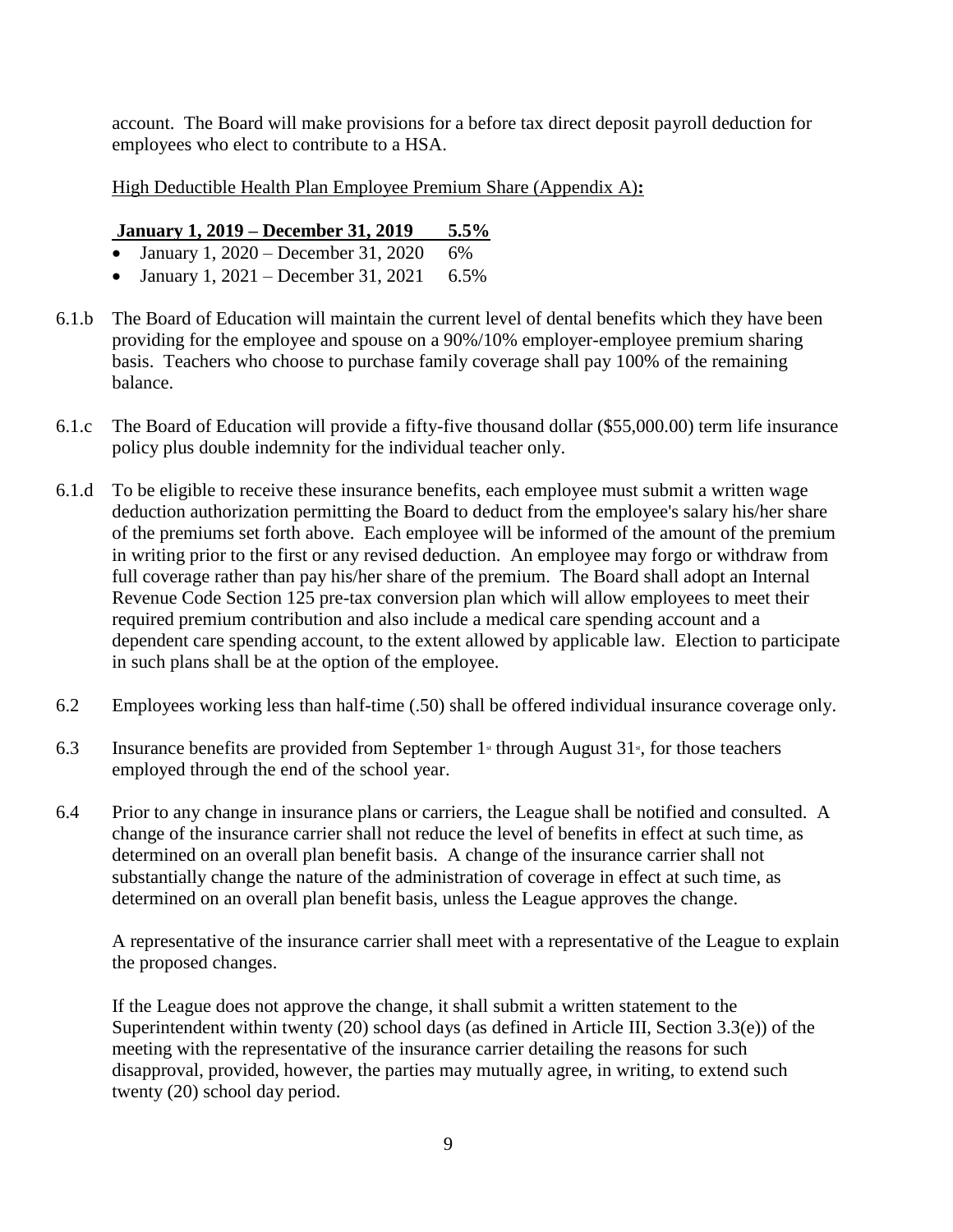Upon receipt of such notice of disapproval, the Board may submit the following issue to interest arbitration and must receive a written decision from the arbitrator prior to implementing any change in insurance plans or carriers. Does the change as presented reduce the level of benefits and/or substantially adversely affect the nature of the administration of benefits on an overall plan benefit basis? Failure to submit a timely notice of disapproval shall be deemed an acceptance of the proposed change.

6.5 All insurances, including those provided under this Agreement's Article XVIII, are subject to and in accordance with the terms of the respective carriers.

There shall be an open enrollment period on an annual basis commencing in October with an effective date of January of each contract year.

#### 6.6 **Insurance Waiver**

Teachers may voluntarily elect, in writing, to waive the insurance coverages listed above, and in lieu thereof shall receive an annual payment equal to the following:

|  | Individual Waiver | \$500.00 |
|--|-------------------|----------|
|--|-------------------|----------|

- Individual plus one Waiver \$750.00
- Family Waiver \$1,000.00

Payment to those employees shall be made in one lump sum in December of the calendar year that the insurance has been waived.

In order to receive full payment, notice of intent to waive insurance coverage must be provided in writing to the human resources department prior to January  $1<sup>*</sup>$  of the calendar year that the insurance will be waived; if timely notice is not provided, the payment will be prorated based on the date the employee submits the written waiver to the human resources department. Employees hired after the start of the school year must provide notice of intent to waive coverage within the first two (2) weeks of employment. Evidence of insurance coverage must be submitted with the notice of intent to waive.

- 6.7 Should any federal statute or regulation pertaining to Internal Revenue Code Section 4980I, otherwise known as the Affordable Care Act, be mandated to take effect during the term of this Agreement triggering the imposition of an excise tax with respect to any of the contractually agreed upon insurance plans offered in Agreement, the parties agree to commence mid-term negotiations to address the excise tax in accordance with the Teacher Negotiation Act.
- Such negotiations shall be limited solely to the distribution of payment of the excise tax, health insurance plan offerings, coverage, design and premium cost share.

<span id="page-9-0"></span>Other negotiated subject matter set forth in this Agreement shall not be subject to this reopener.

### **Article VII - Leaves of Absence**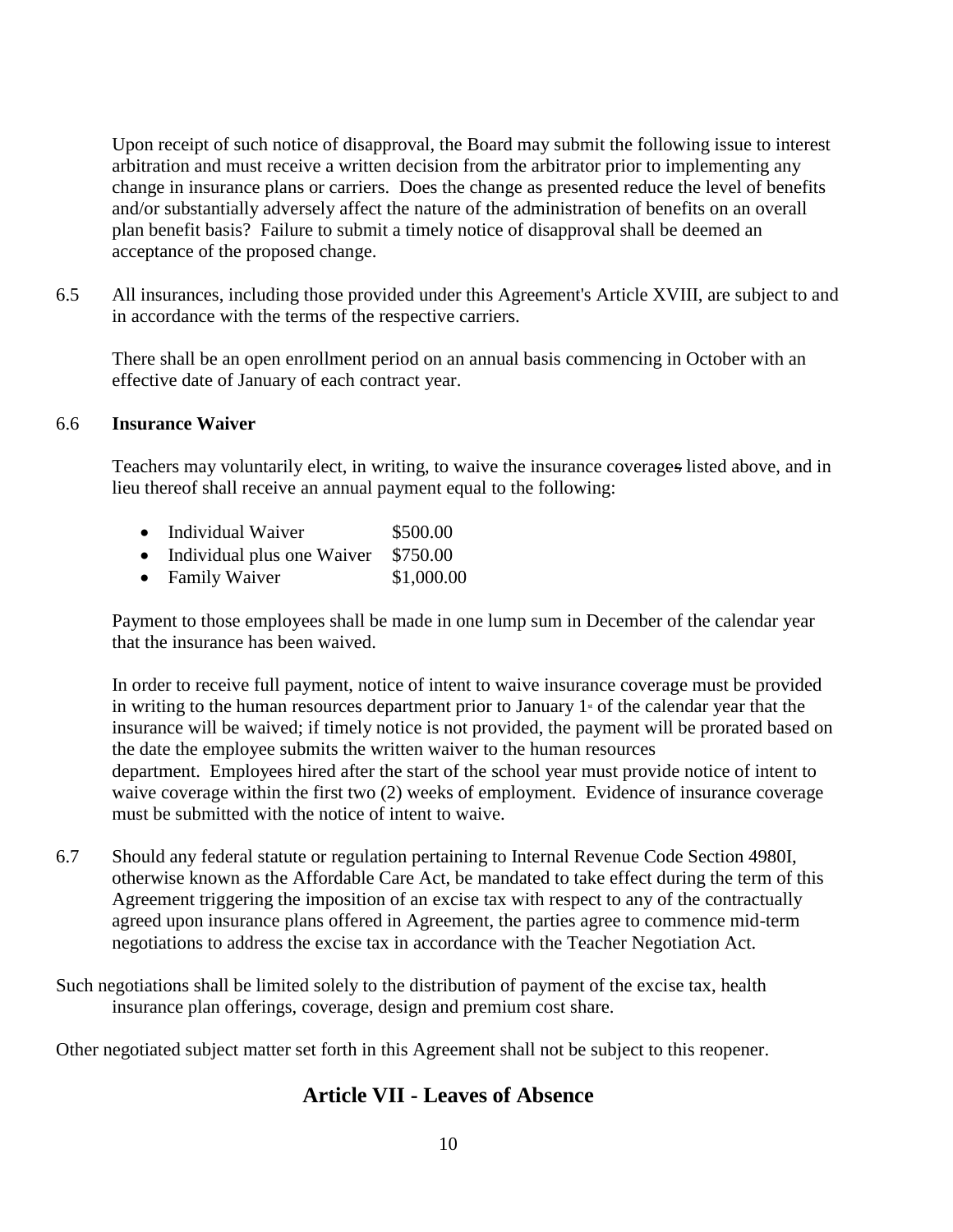#### <span id="page-10-0"></span>7.1 **Personal Leave - with pay**

- (a) **Professional days** Professional days may be granted upon the advance written approval of the Superintendent or his/her designee.
- (b) **Leave for personal reasons** three (3) days per school year. One (1) unused personal leave day may be carried over to the subsequent school year, provided, however, at no time may the total number of current and carried over personal leave days be greater than five (5) days.

Written requests for use of any personal leave days shall be made to the building principal or his/her designee in writing at least forty-eight (48) hours in advance of the requested leave.

Requests for use of personal leave must set forth the purpose of the leave with sufficient details in order to apprise the Superintendent of the need for the leave.

Exceptions to the forty-eight (48) hour requirement for submission of written requests may be made in cases of emergencies by the Superintendent or his/her designee.

One (1) of the three (3) personal leave days may be taken prior to May  $15<sup>th</sup>$  with the reason being the absence is "necessary and unavoidable."

Requests for the use of the remaining personal leave days shall be subject to the approval by the Superintendent or his/her designee, except that approval shall not be withheld for the reasons set forth below under "exceptions" (except as set forth under "Exceptions" subsection (2) below).

- **Restrictions:** Except as set forth under "Exceptions" below, the following restrictions shall apply with respect to the use of personal days:
	- 1. Personal days must be used by May  $15<sup>th</sup>$  annually;
	- 2. Leaves under this subsection shall not be taken on the first and last days of the school year, during the last two (2) weeks of the school year, immediately before or after a scheduled school holiday or vacation period.
- **Exceptions:** Except as set forth under subsection (2) below, approval shall not be withheld in the following cases and, therefore, the restrictions set forth above shall not apply to:
	- 1. Attendance at the birth or adoption of the employee's child;
	- 2. The attendance at either graduation exercises or academic related end of the year school events (as approved by the Superintendent) of the employee, the employee's spouse or children, to a maximum of two (2) days, if required;
	- 3. Any severe illness or injury of the employee's spouse, parent or children which requires the teacher's presence; or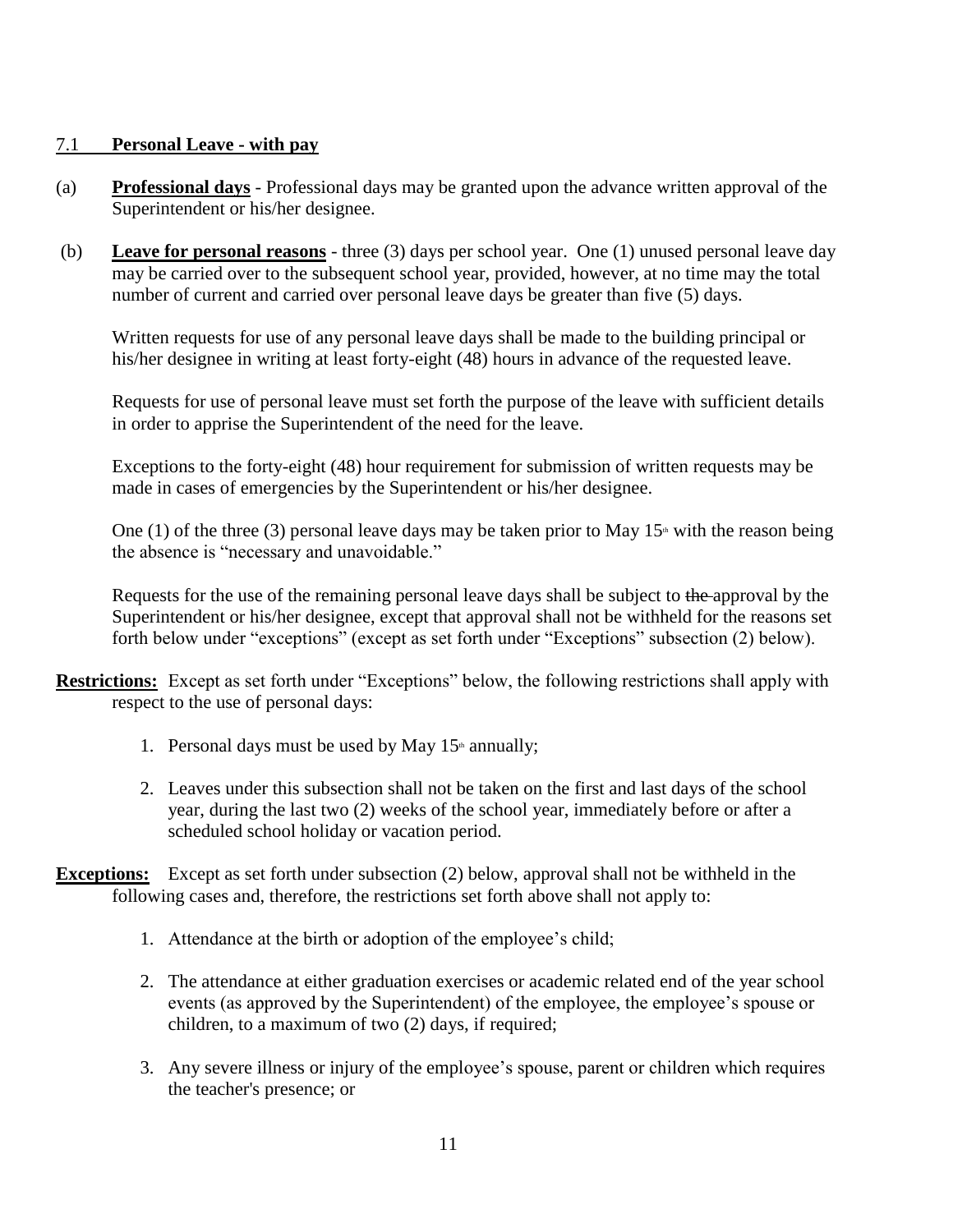- 4. Mandatory court appearances, unless such appearance is at the request of the Naugatuck Board of Education in which case no personal leave days shall be charged against the employee.
- <span id="page-11-0"></span>5. **Funeral in immediate family** - three (3) days (for the purpose of this Article, immediate family is defined as the employee's spouse, mother, father, mother-in-law, father-in-law, grandmother, grandfather, sister, brother, child, grandchild, step parents, step children or domestic partner (as defined under section (f) below)).
- <span id="page-11-1"></span>6. **Funeral other than immediate family** - one (1) day.
- 7. Any absence other than the above may be granted at the discretion of the Superintendent. A denial of such a request shall not be subject to the grievance procedure.
- 8. A domestic partner shall be defined as two adults of the same or opposite sex who are not related by blood, who have lived together continuously for at least five (5) years and plan to do so indefinitely, who reside at the same address, who are mutually responsible for their common welfare, basic living expenses and financial obligations to third parties (and are otherwise financially interdependent) and who maintain no other domestic partnerships, marriage and are not legally separated from anyone else.

#### <span id="page-11-2"></span>7.2 **Military Leave**

- a) Reinstatement of teachers after military leave that has interrupted teaching service shall be in accordance with state and federal law.
- b) For purposes of the salary schedules, any teachers hired by the Naugatuck Board of Education shall receive credit of up to two (2) years for time spent in military service, or more if required by law.

#### <span id="page-11-3"></span>7.3 **Maternity and Child-Rearing Leave**

- a) The Board and the League recognize that teachers are entitled to leaves for maternityrelated disabilities in accordance with Section 46a-60(a)(7) of the Connecticut General Statutes.
- b) Verification of the commencement and completion of a pregnancy related disability must be furnished by the employee to the Director of Human Resources as soon as possible.
- c) Any certified professional employee shall be entitled upon written request, submitted to the Superintendent of Schools, to an extended leave without pay for the purposes of child-rearing, apart from any period of childbirth disability leave. An employee shall be entitled to such leave for a period of not less than the remainder of the school year and not more than twenty (20) calendar months. The teacher must return from leave only on the first day of the school year or, at the Superintendent's discretion, at any other point of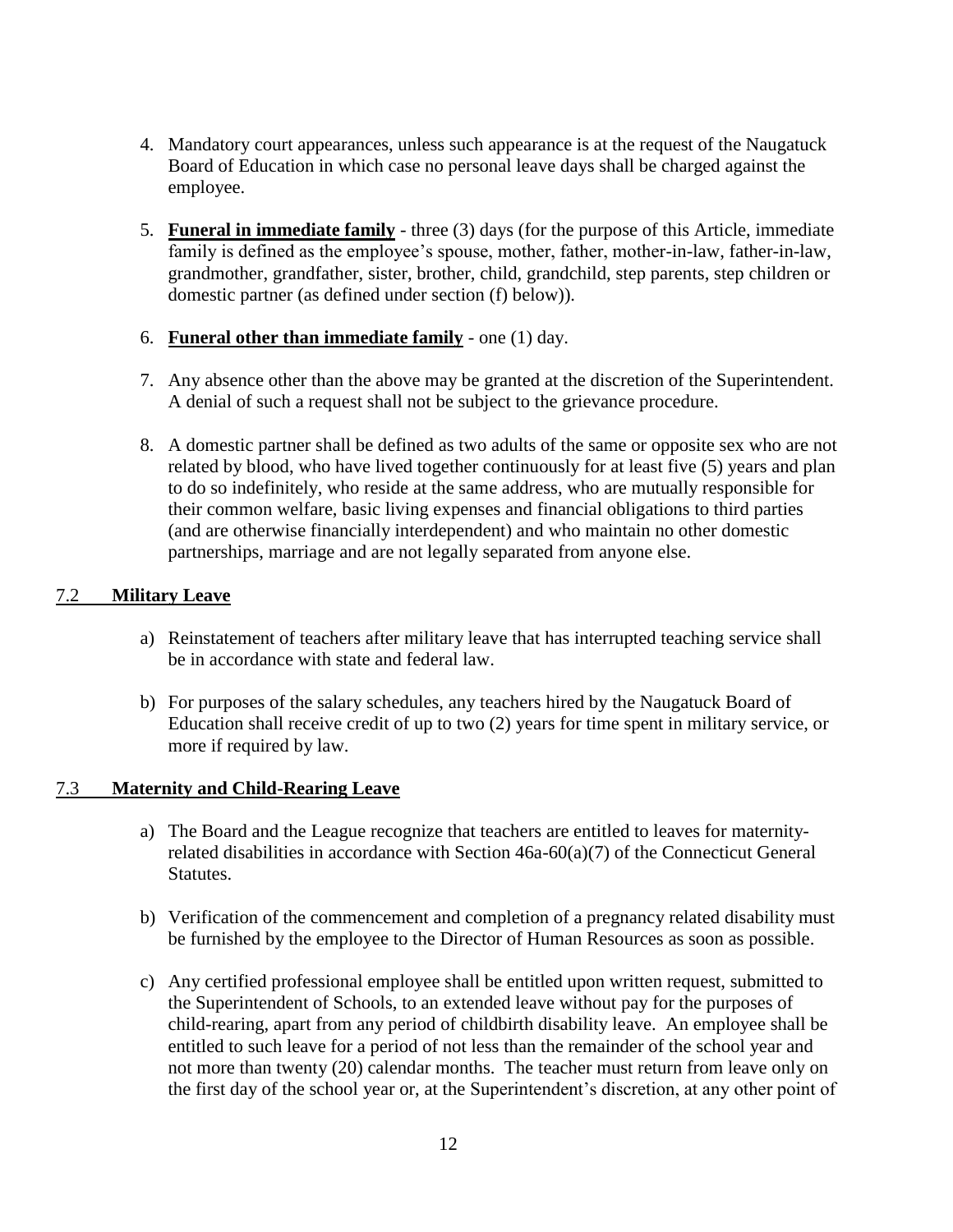the school year, within the twenty (20) calendar month maximum period. The Superintendent's decision with respect to a return date shall not be subject to the grievance and arbitration procedure set forth herein under Article III. The establishment of the actual date of return from leave shall be made within thirty (30) days of the Superintendent's receipt of such a leave request, and once granted shall be irrevocable, except with the written approval of the Board. All such written requests must be made no later than three (3) months prior to the expected birth date (or as soon as possible prior to adoption).

- d) Leaves of this nature must be requested in the school year during which a child is born or adopted and shall, whenever possible, cause no interruption between the commencement of the leave and the birth or adoption of the child, except that such leave shall not be used to diminish a period of temporary disability occurring as a result of pregnancy.
- e) Child rearing leave shall be also subject to the following provisions:
	- a. All insurance benefits, either in whole or part, shall be available to the employee, at the group rate then in effect, at the expense of the employee.
	- b. The teacher shall advance on the salary schedule in the year of return if the teacher has worked one-half (½) or more of his/her last school year of employment.
	- c. Upon return either on the first day of the school year or the date determined by the Superintendent in accordance with Article VII, Section 7.3(c), the teacher shall be reappointed to any vacant position for which he/she is certified and qualified. Any such leave may be terminated on an earlier date by mutual written agreement between the teacher on leave and the Superintendent of Schools.
	- d. It is understood that a non-tenured teacher who elects a child-rearing leave of absence shall waive any guarantee of return to the same or similar position. Any female teacher shall be deemed to have resigned if she does not return after the termination of maternity disability leave.
	- e. The Superintendent shall make a reasonable effort to return a non-tenured teacher to a position for which he/she is certified and qualified upon the return of the teacher in September, except in cases where the Board has either voted not to renew the contract of the non-tenured teacher or has otherwise terminated the contract of the non-tenured teacher.

#### <span id="page-12-0"></span>7.4 **League Leave**

It is understood that negotiations for such successor agreement will normally be conducted after school hours. If, however, negotiating meetings (not to include mediation sessions or arbitration) between the Board and the League are scheduled during normal working hours of a school day, not more than four (4) representatives of the League shall be relieved from all regular duties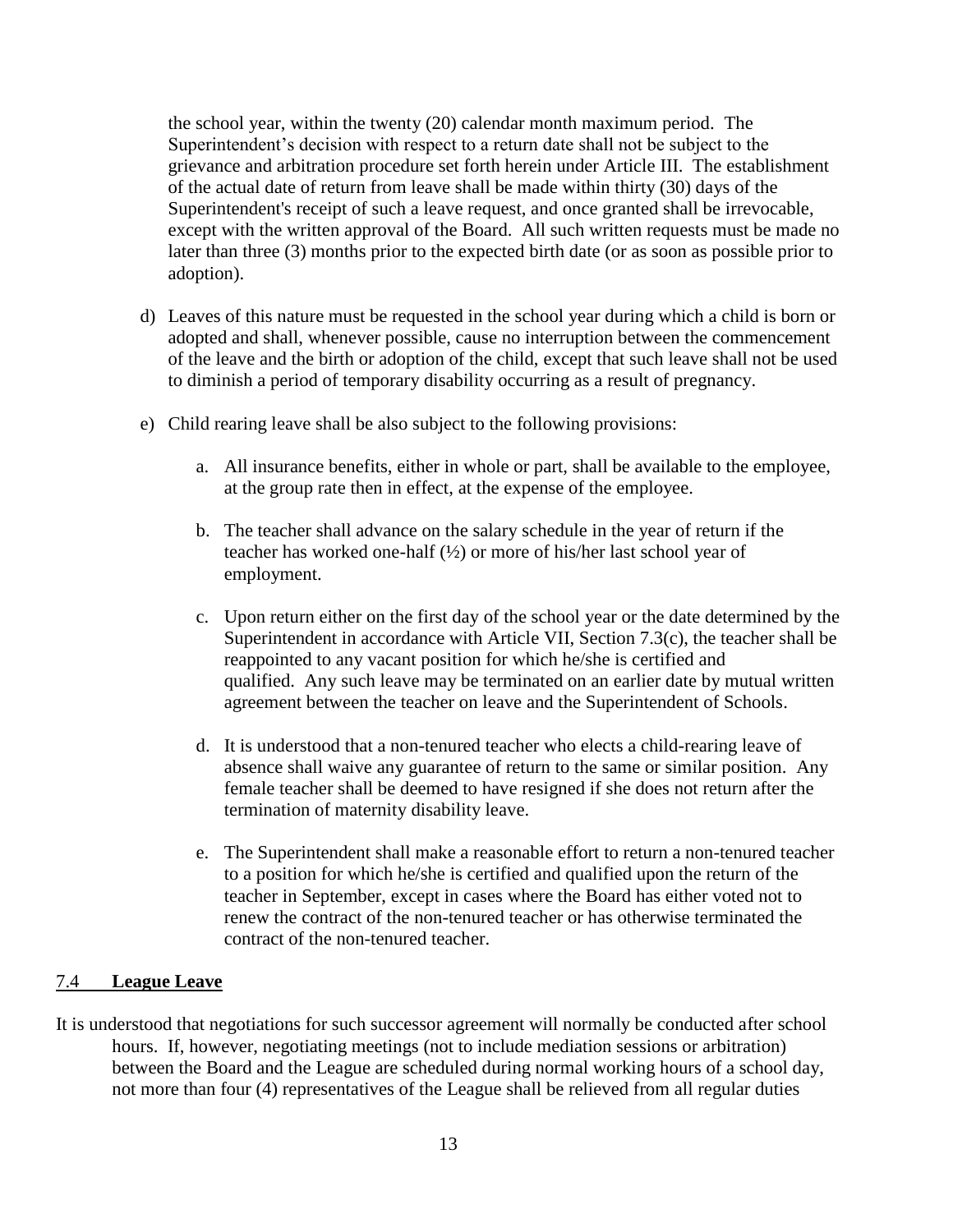without loss of pay, as necessary, in order to permit their attendance at such meetings. When it is necessary, pursuant to the Grievance Procedure in Article III of this Agreement a school representative, member of the Committee on PR&R or other representative designated by the League to investigate a grievance or attend a grievance meeting or hearing during a school day, he shall, provided he gives notice to his supervisor and/or principal of where he is going and why he is leaving his building and receives permission therefore (which permission shall not be unreasonably withheld) be released without loss of pay in order to permit participation in the foregoing activities, but this privilege shall be limited to one League representative per grievance per day. Any teacher whose appearance in such investigations, meetings, or hearings as a witness is necessary shall be accorded the same right.

#### <span id="page-13-0"></span>7.5 **Sick Leave**

- a) Each employee is entitled to sick leave with full pay of up to fifteen (15) school days in each contract year. Unused sick leave shall be accumulated from year to year, so long as the employee remains continuously in the service of the Board, up to but not in excess of one hundred seventy (170) days.
- b) If requested by the Superintendent, the employee shall provide a note from the physician treating the employee for the condition causing the absence from school confirming the sickness or the ability of the employee to return to work and perform his or her duties. Where the teacher has not been under a physician's care, the Board shall pay the cost of illness verification for a Board appointed physician, unless the teacher elects to visit his/her own physician at his/her own expense.
- c) Each year, no later than October  $1<sup>s</sup>$ , the Board shall provide each teacher with an account of his/her accumulated sick leave and personal leave days.

#### <span id="page-13-1"></span>7.6 **Sabbatical Leave**

- a) Upon the recommendation of the Superintendent, an extended leave of absence ("Sabbatical Leave") may be granted at the discretion of the Board to an employee for purposes of research, study or writing. The employee must have completed at least seven (7) consecutive years of satisfactory service with the Board as a teacher.
- b) The Superintendent and the Board need not consider any request for Sabbatical Leave unless it is received by the Superintendent in writing in such form as may be required by December  $1$ <sup>st</sup> of the year preceding the school year in which the Sabbatical Leave is requested. It is understood that the deadline of December  $1<sup>s</sup>$  may be waived at the discretion of the Superintendent when fellowship grants or scholarships awarded later in the year make such a deadline unreasonable.
- c) Sabbatical Leave shall only be granted on the basis of a benefit to the school system, as determined by the Superintendent.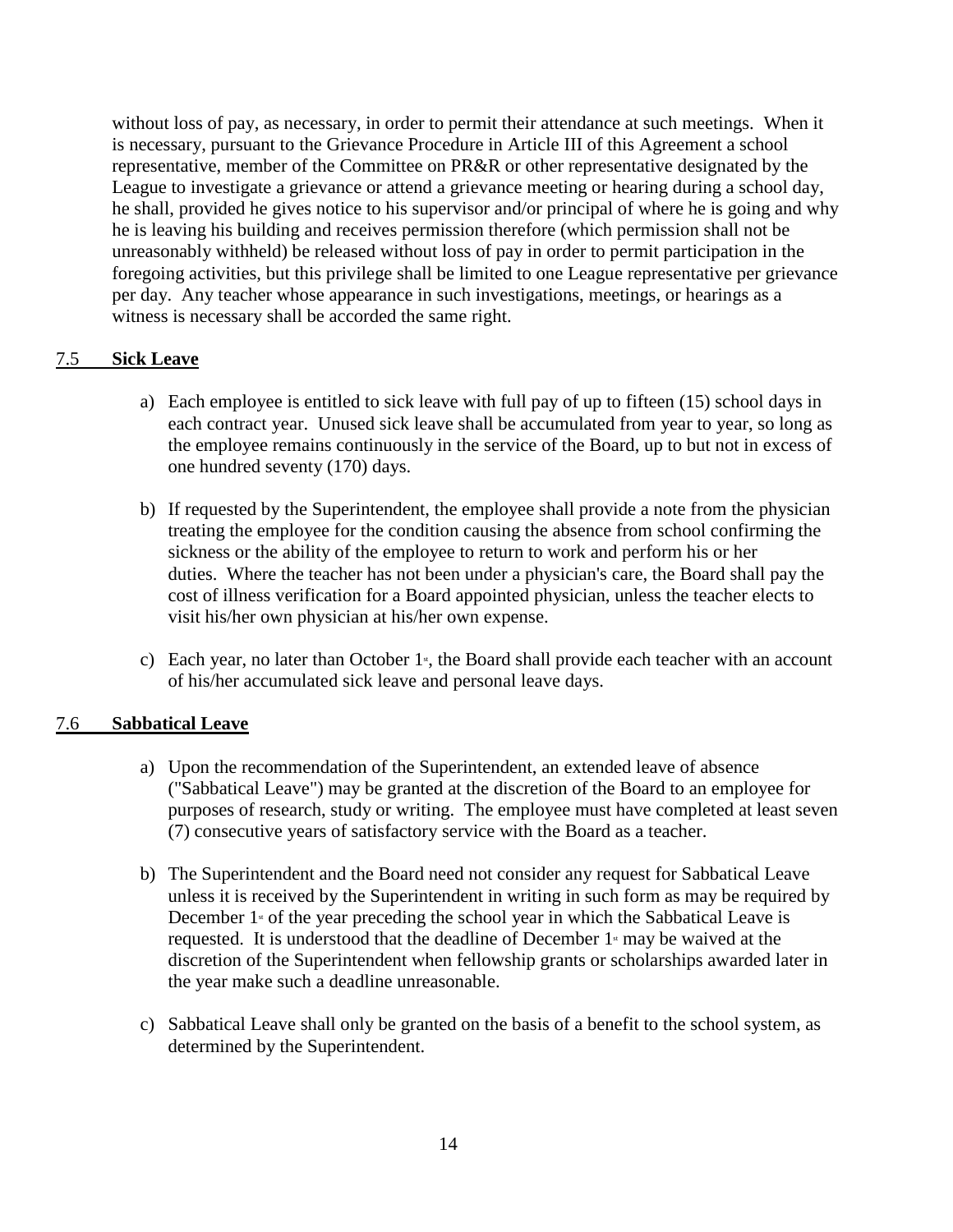- d) Employees absent on Sabbatical Leave shall be paid at least seventy five percent (75%) of the employee's contract rate in effect during such leaves; provided however, reductions shall be made, where necessary, so that the total of such payments, together with any amounts received in connection with the activities carried on during the Sabbatical Leave, do not exceed the salary to which such employees would have been entitled under this contract for service with the Board during the period of the Sabbatical Leave. In addition to such salary, the Board may, in its discretion, reimburse the employee for travel and other expenses related to the Sabbatical Leave.
- e) Sabbatical Leave, once granted, may not be terminated before the date of the expiration of the leave, unless mutually agreed upon, in writing, by the employee and the Superintendent.
- f) Sabbatical Leave will not be granted for the purposes of engaging in gainful occupation or studying for other trade or profession.
- g) Before commencing the Sabbatical Leave, the employee shall enter into a contract (a copy of which is attached hereto as Schedule D) to return to active service in the Naugatuck Schools for a period of at least two (2) years after the expiration of such leave. An employee who does not fulfill this agreement shall repay to the Board the sum bearing the same ratio to the amount received while on leave that the unfulfilled portion of the two (2) subsequent years' service bears to the two (2) full years; provided, however, that the employee shall be released from such payment if his failure to serve the two (2) years as stipulated is due to illness, disability, or death, or if he is released from the obligation by the Board.
- h) An employee absent from service because of Sabbatical Leave shall be entitled to advancement on the salary schedule as he/she would have received had he/she remained in the system.

#### <span id="page-14-0"></span>7.7 **Jury Duty**

Any teacher who is called for jury duty shall notify his/her building principal (or the building principal's designee) immediately upon receipt of notice and will receive the necessary leave to fulfill this obligation if he/she is not released from jury duty. During such absence, the teacher shall receive his/her daily rate of pay less the amount the teacher received as a jury fee, provided the teacher cooperates with the Superintendent in seeking to be excused from such jury duty.

#### <span id="page-14-1"></span>7.8 **Other Leave**

The Board may grant, at its discretion, upon recommendation from the Superintendent, and upon terms and conditions set by the Superintendent, leave for up to one (1) year, to teachers. Each such leave shall be without fringes, accumulation of seniority, advancement on the salary scale and other benefits, unless otherwise stated. A denial of a request for such leave shall not be subject to the grievance and arbitration procedure.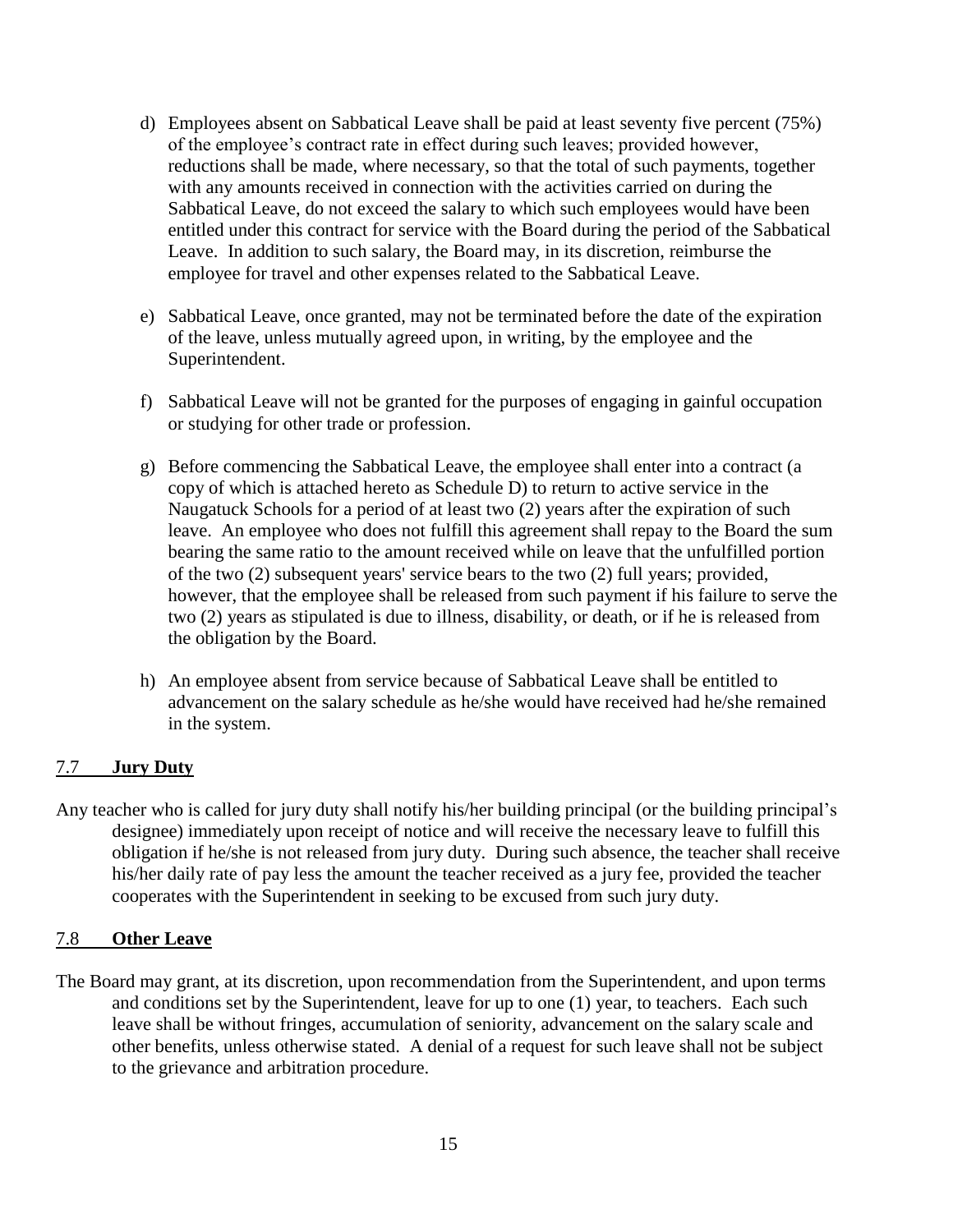7.9 An employee intending to return from a paid or unpaid leave at the commencement of an academic year shall file a notice of such intention with the Superintendent of Schools on or by June 1st, preceding the scheduled date of return. Employees required to return on a date other than at the commencement of an academic year shall file a notice of intent to return by or on the date established by the Board of Education at the commencement of the leave. An employee who fails to file a notice of intent to return with the Superintendent by the required date shall be deemed to have resigned from the employ of the Board of Education effective on the notice of return date.

### **Article VIII - Convention Time and Expenses**

<span id="page-15-0"></span>8.1 Upon submission of a district travel and expense report and copies of receipts, the Board of Education shall pay expenses incurred by the professional staff member who, with the approval of the Superintendent, attends workshops, seminars, conferences, or other improvement sessions. Such expenses shall include fees and the costs of meals, lodging and/or transportation. If an automobile is used, the professional staff member shall be paid at the published IRS rate per mile. A written report may be requested of any teacher attending such sessions.

### <span id="page-15-1"></span>**Article IX - Teacher Assignments, Vacancies and Promotions, and Transfers**

#### <span id="page-15-2"></span>9.1 **Assignments and Voluntary Transfers; Vacancies and Promotions**

- a) Teachers shall be notified in writing of any changes in their programs and schedules for the ensuing school year, including the schools to which they will be assigned, the grades and/or subjects that they will teach, and any special or unusual classes or assignments that they will have, as soon as practicable and under normal circumstances by the end of the school year, provided that in the event of a change in circumstances or conditions, such assignments may be changed as required to meet the situation and notice thereof shall be given to the teacher in writing with a copy to the League President.
- b) In order to ensure that pupils are taught by teachers working within the teachers' areas of competence, teachers shall not be assigned, except in accordance with the regulations of the State Board of Education and for good cause, to subjects or grades or other classes outside the scope of their teaching certificates or their major or minor fields of study.
- c) Teachers who wish to apply for a change in grade or subject assignment or who wish to apply for transfer to another building shall file a written application with the Director of Human Resources not later than two (2) weeks after the posting of a vacancy. Such application shall include the grade or the school or schools (in order of preference, if the teacher has preference) to which he/she desires to be transferred, and the reason for such application.
- d) With respect to the determination of assignments and transfers, the convenience and wishes of the individual teacher will be considered in the light of the instructional requirements and best interests of the school system and the pupils. However, it is understood that the administration may fill vacancies with teachers who have not applied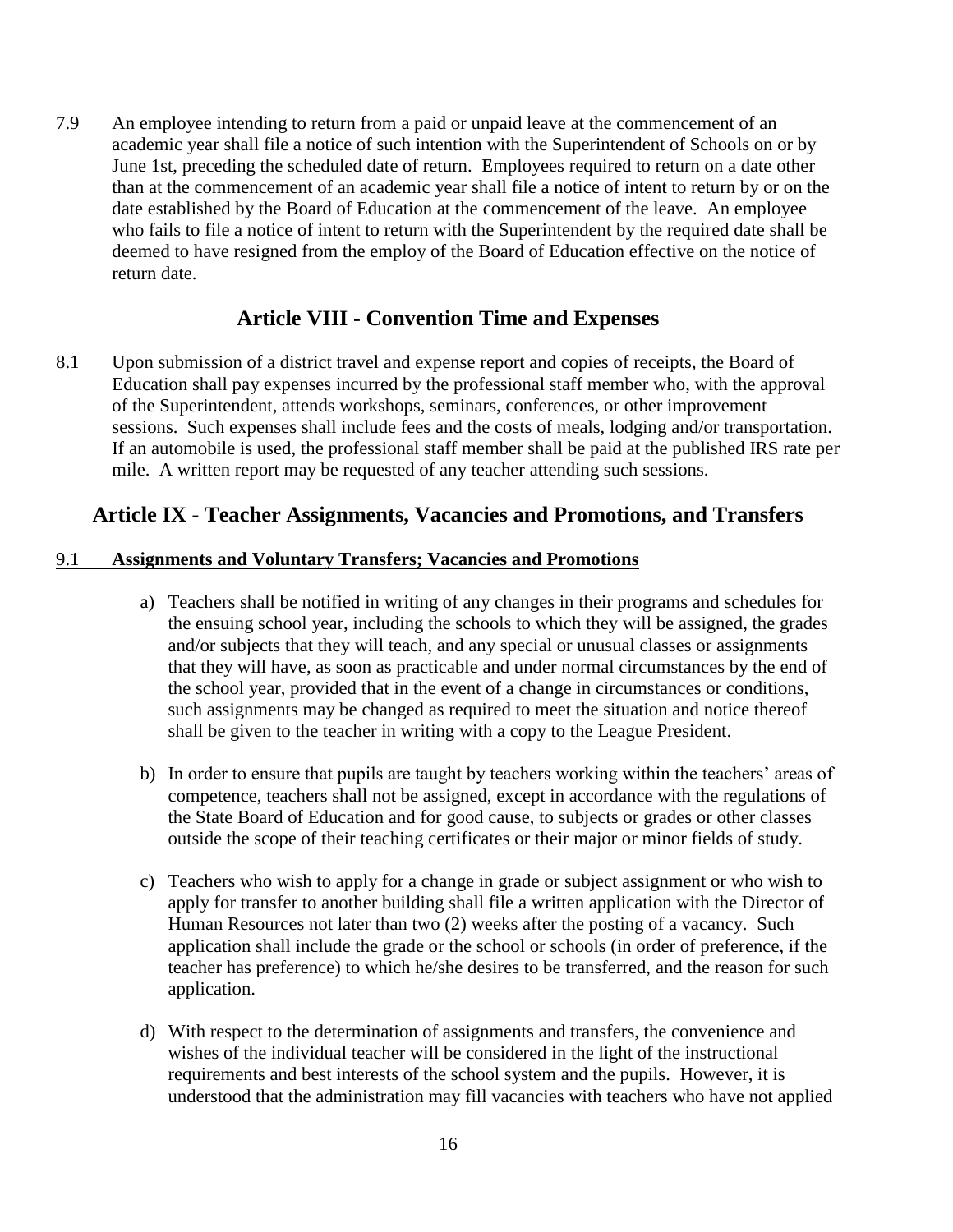for a vacancy under this Article. Except in emergencies, notice of all vacancies shall be posted in each school and on the Board's on-line employment opportunities site; a copy of such posting notice shall be given to the President of the Naugatuck Teachers' League, for a period of two (2) weeks prior to filling the vacancy. The two (2) week posting period shall not apply to Schedule A or Schedule B position openings or teaching vacancies which occur after t July 1 and before the official opening of school.

- e) Except in emergency situations, when a vacancy exists in a Schedule A or Schedule B position or when a new Schedule A or Schedule B position is created (including summer programs) notice of the vacancy or newly created position shall be posted and a copy of such posting notice shall be given to the President of the Naugatuck Teachers' League, for a period of two (2) weeks prior to any action being taken to fill the vacancy or position.
- f) Teachers within the system wishing to be considered for assignment or transfer to vacancies or new positions may submit their requests to the Superintendent or his/her designee.
- g) The Board shall determine when a vacancy exists.
- h) When filling a Schedule A or a Schedule B position, the Superintendent or his/her designee will consider what is best for the school system.

In the event that a bargaining unit member is deemed most qualified for a Schedule A position by the Superintendent or his/her designee, such bargaining unit member will be given preference for the position.

When filling a Schedule B position, the Superintendent shall give preference to the most qualified applicant from the bargaining unit.

#### <span id="page-16-0"></span>9.2 **Involuntary Transfers**

- a) When it is necessary to transfer teachers from one school building to another or to reassign teachers within a particular school building due to an elimination or a vacancy, the Board shall first consider volunteers from the building in which the elimination (or vacancy) exists in an effort to reduce or eliminate the need for involuntary transfers to reassignments.
- b) If after considering volunteers, the Board determines that there is still a need for involuntary transfers or reassignments, the Board shall give priority to the instructional requirements of the School System, the best interests of the School System and the pupils, and on the basis of Borough-wide seniority, within a particular building or within a particular department in cases where the school is departmentalized. The teacher who is involuntarily transferred or reassigned shall not lose pay or benefits (except extra duty assignments which may be affected by transfers or reassignments) under this Agreement.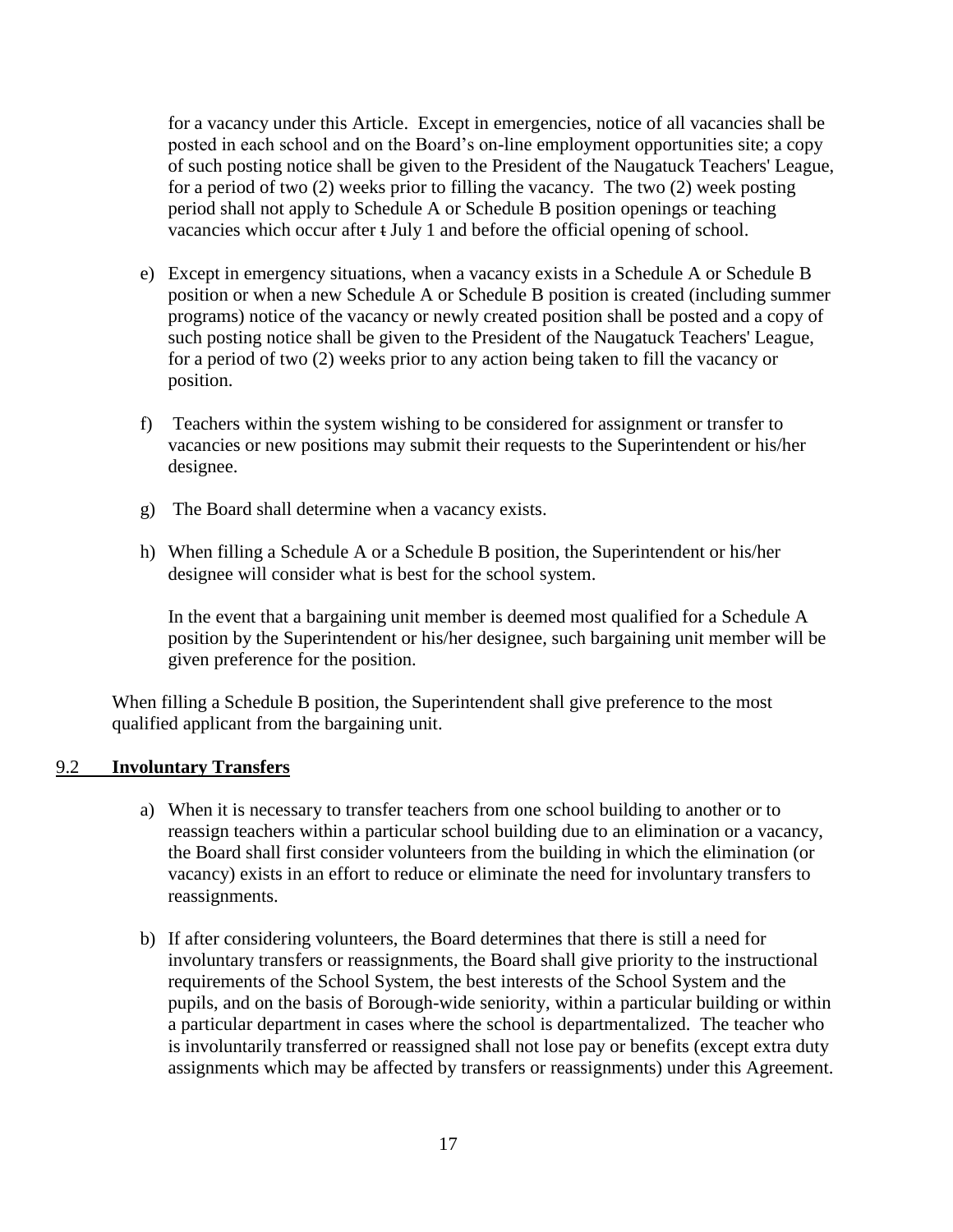- c) One (1) week prior to the close of school in June, a list of all open positions shall be given to the teachers being involuntarily transferred and to the League President. Teachers shall indicate which positions on the list they desire to fill. The positions shall be filled on the basis of the criteria noted in subsection (b) above.
- 9.3 For purposes of this Article, seniority is defined as follows:
	- a) Borough-wide (total number of years in uninterrupted service in a position requiring State Certification, without regard to the number of positions held or building in which services were rendered).
	- b) School-wide (total number of years of uninterrupted services in a Naugatuck public school in a position requiring State Certification, without regard to number of positions held).
	- c) Departmental (total number of years of uninterrupted service in a department of a given Naugatuck public school or within a service department).

### **Article X - Rules and Regulations**

<span id="page-17-0"></span>10.1 The Board may, during the life of this Agreement, make and adopt rules and regulations for the maintenance of discipline and for the performance of the employees' duties; provided however (a) that no such rules and regulations shall override or contradict any specific provisions of this Agreement; and (b) that the League may present its positions on such rules and regulations at the next meeting of the Board at which the same is to be a topic, provided it notifies the Board prior to such meeting of its desire to be heard and in such notice outlines its position.

### **Article XI - Contracts**

<span id="page-17-1"></span>11.1 It will be the joint responsibility of the Board and the League to ensure that sufficient copies of the master contract are produced and provided to the Board, Administration, teachers and Teachers' League. The Board and League shall share all costs and expenses in implementing this provision.

### **Article XII - Annuity Plan**

- <span id="page-17-2"></span>12.1 The Board will continue to offer access to the current IRS Section 457 plan and 403(b) plan for teachers, provided the Plan Administrator continues to offer such plans.
- <span id="page-17-3"></span>12.2 The Board shall maintain a special purpose trust to allow a retired employees to pay postretirement medical expenses on a tax free-basis and converts lump sum distributions upon retirement from taxable W2 earned income to an employer qualified 401(a) or 403(b) plan. The League agrees to save the Board and its agents harmless from any claims, demands, suits, or judgments arising from actions taken by the Board in complying with the provisions of this **Section**

### **Article XIII - Payroll Deductions**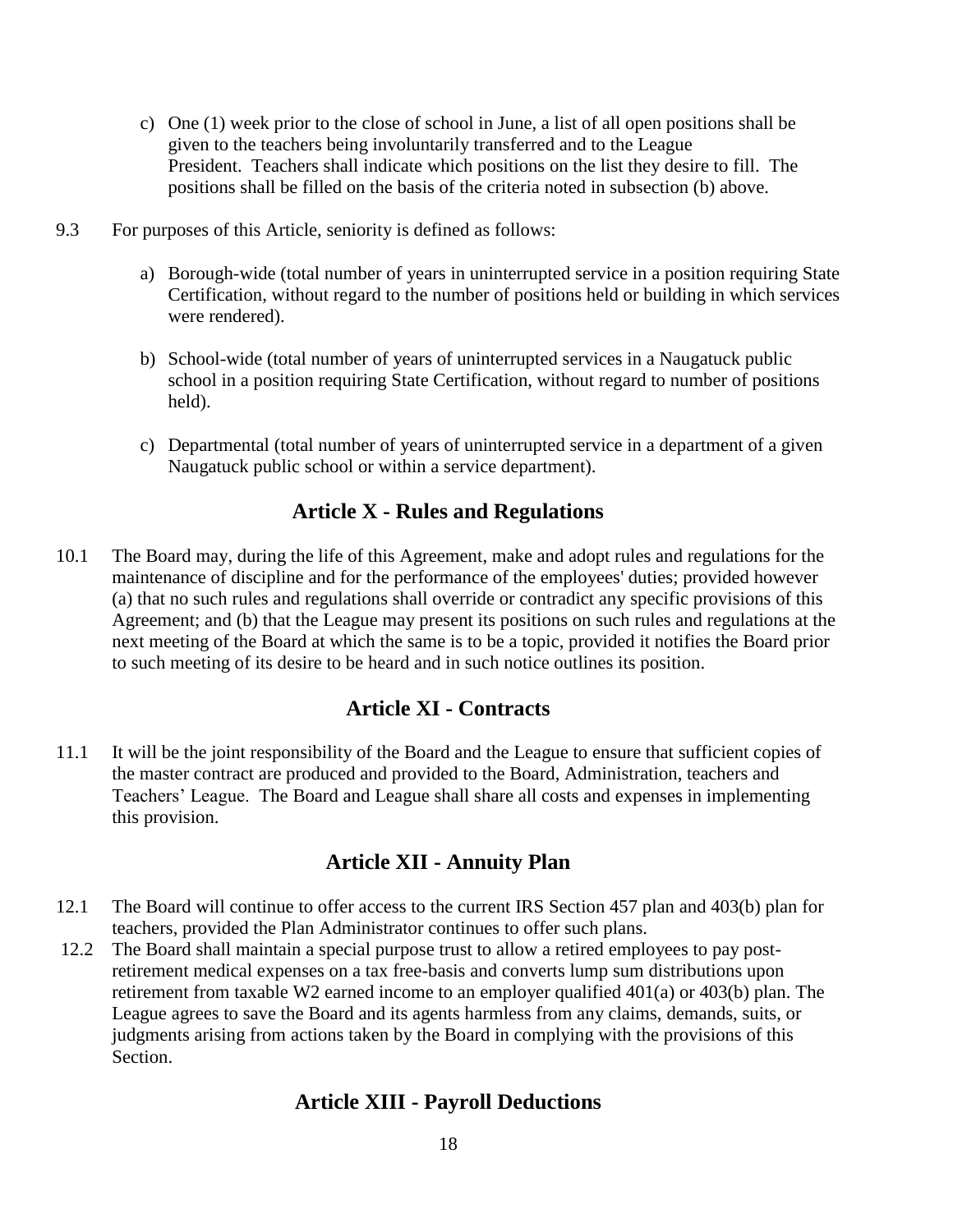- 13.1 In addition to those payroll deductions required by law, the following agencies are eligible for payroll deductions. All requests for deductions must be in writing on approved authorization forms.
	- a) Tax Sheltered Annuity Plans (Limited to plans authorized by employees on December 1, 1988.)
	- b) United Way
	- c) Naugatuck Teachers League, Connecticut Education Association and National Education Association.
	- d) Waterbury Teachers' Credit Union

#### <span id="page-18-0"></span>13.2 **Payment Options**

Teachers shall select one of the following options for purposes of receipt of his/her annual remuneration:

 **Twenty-six (26) payments** - The teachers' salary will be divided into twenty-six (26) equal payments and will be paid commencing with the first regular pay period after the start of the school year and shall continue on a bi-weekly basis up to the last school day of such school year.

The remaining number of weeks of pay that are unpaid as of the last school day of such school year shall be paid in separate checks that each equate to  $1/26$ <sup>th</sup> of the teachers' salary and shall be issued to the teacher on the last school day of the school year.

 **Twenty-two (22) payments** - The teachers' salary will be divided into twenty-two (22) equal payments and will be paid commencing with the first regular pay period after the start of the school year and shall continue on a bi-weekly basis up to the last school day of such school year, provided, however in the event that the school year ends prior to the twenty-second  $(22<sup>nd</sup>)$  paycheck being issued, the remaining number of weeks of payments that are unpaid as of the last school day of the school year shall be paid in a separate check that equates to the remainder of the teacher's salary for such school year. Such check shall be issued to the teacher on the last school day of the school year.

Teachers will receive the subsequent school year's pay dates prior to May  $15<sup>th</sup>$  of the then current school year. Teachers must elect an option by June 1 in the school year preceding the payments on a form provided by the school administration. Teachers who do not select an option by June  $1$ <sup>s</sup> shall be paid in accordance with his/her option from the then current school year.

All teachers shall be paid via direct deposit. Accordingly, all remuneration owed to employees shall be paid via direct deposit. Teachers shall complete the necessary documentation in order for the Board to implement direct deposit.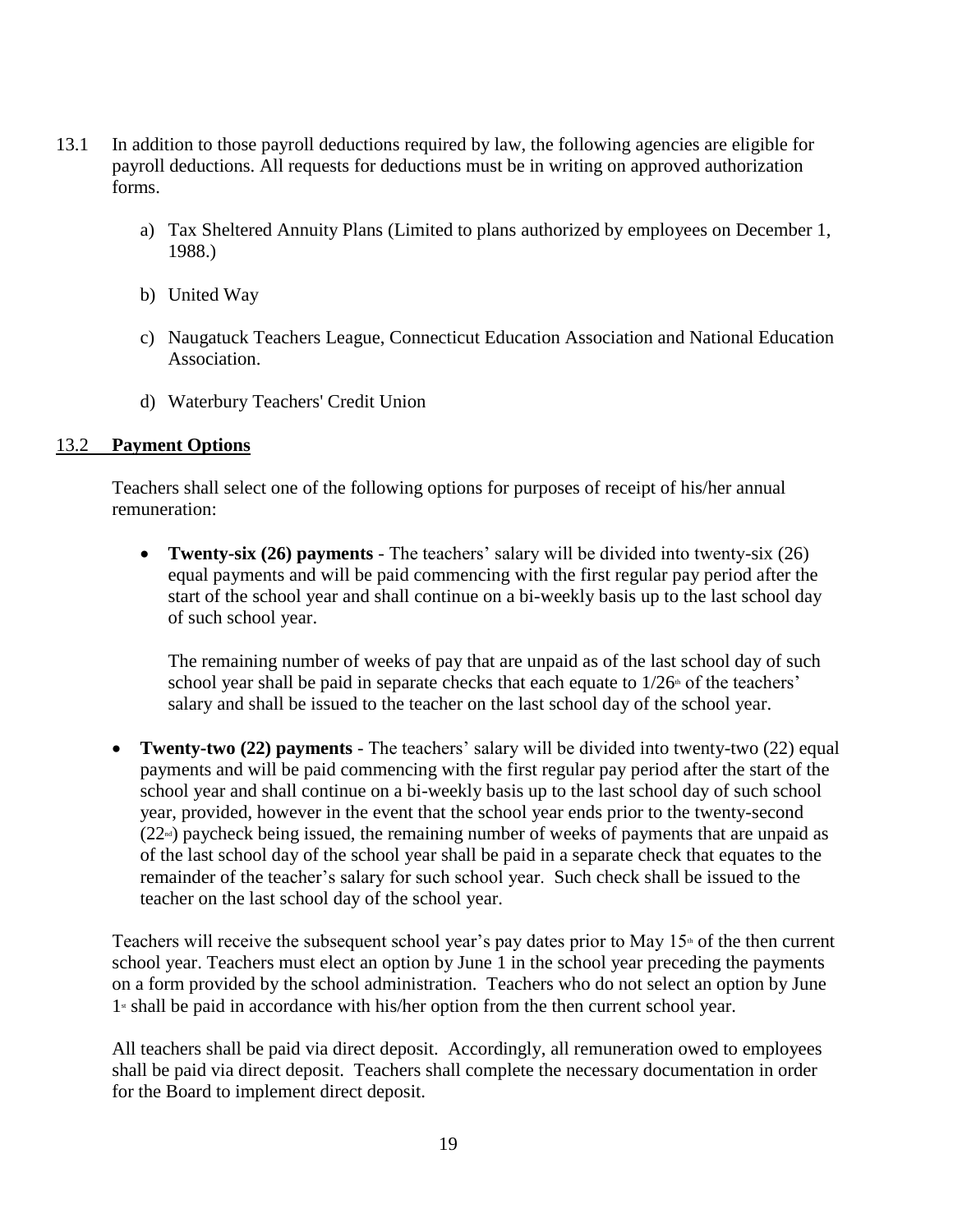#### <span id="page-19-0"></span>13.3 **Dues and Service Fee**

#### **Conditions of Employment**

All teachers employed by the Naugatuck Board of Education shall, as a condition of employment, join the League or pay a service fee to the League. Said service fee shall not be greater than the amount uniformly required of members of the League which represents the costs of collective bargaining, contract administration and grievance adjustment.

#### **Deductions**

The Naugatuck Board of Education agrees to deduct from each teacher an amount equal to membership dues or service fee by means of payroll deductions. Dues deduction from each paycheck shall be equal to the amount of total League membership divided by the number of paychecks from the first paycheck in September to the last paycheck in June. Service fee deductions shall be equal to the amount of total service fee divided by the number of paychecks from the first paycheck of January to the last paycheck in June and shall be deducted from service fee payers only during the period of January-June.

The amount of League membership dues and service fee shall be certified by the League to the Board of Education prior to the opening of school each year.

#### **Subsequent Employment**

Those teachers whose employment commences after the start of the school year shall pay a prorated amount equal to the percentage of the remaining school year.

#### **Forwarding the Monies**

The Board of Education agrees to forward to the League each month a check for the amount of money deducted during that month. The Board shall include with such check a list of teachers for whom such deductions were made.

#### **Save Harmless**

The League agrees to save the Board and its agents harmless from any claims, demands, suits, or judgments arising from actions taken by the Board in complying with the provisions of this Section.

#### **General Provisions**

The singular reference to the "League" herein shall be interpreted as referring to the Naugatuck Teachers' League, the Connecticut Education Association and the National Education Association.

### **Article XIV - Teachers' Personnel Files**

<span id="page-19-1"></span>14.1 Any evaluation report or other written statement of criticism may not be contained in the individual teacher's personnel or other file longer than thirty (30) days, unless such report is shown to the subject teacher and such individual has been given the opportunity to acknowledge the report either by reply or signature within the thirty (30) day period beginning with the date of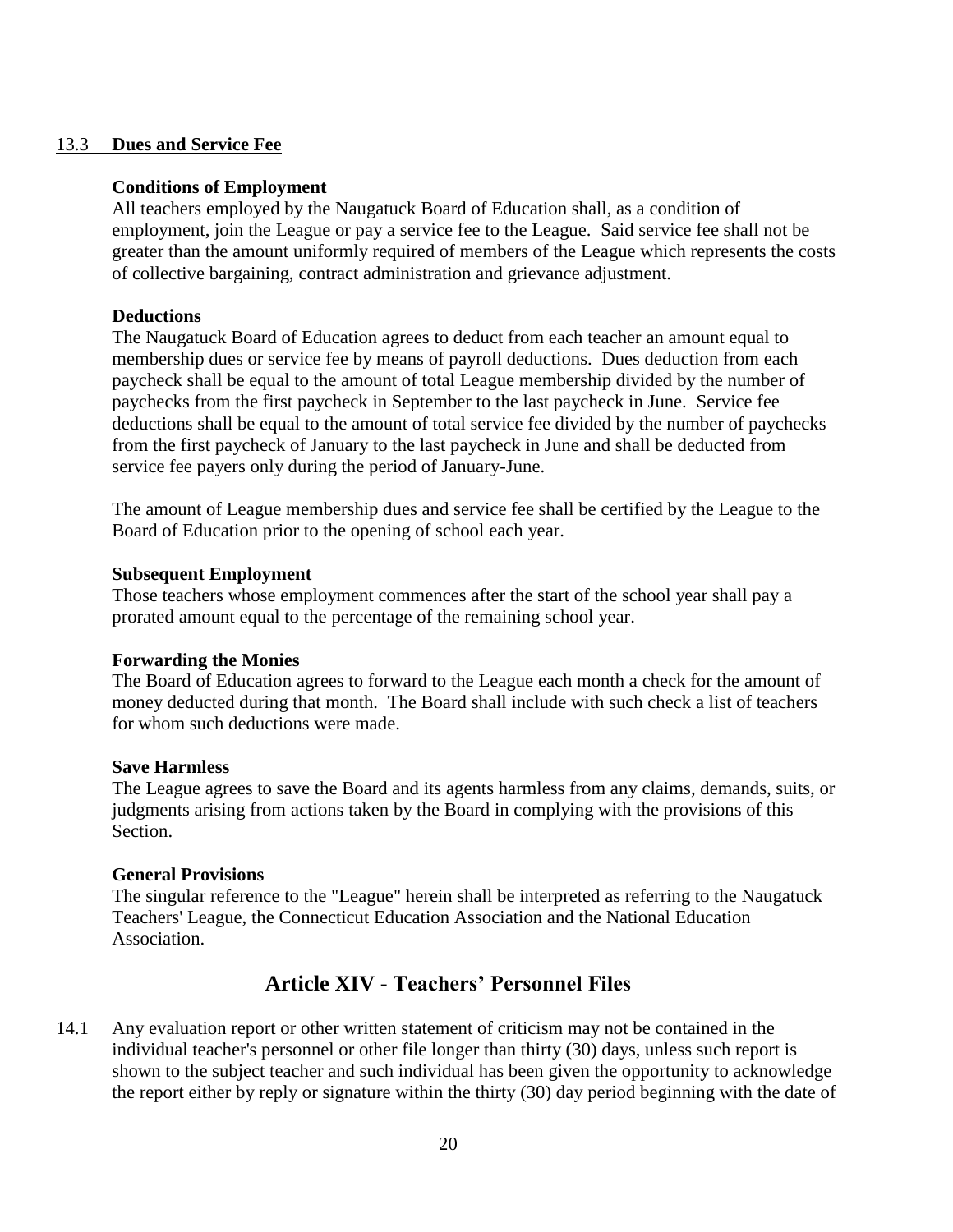the report. It is recognized that teachers have access to their personnel files under C.G.S. §10- 151a, as amended.

- 14.2 No teacher shall be disciplined without just cause. For purposes of this contract, the lowest level of discipline which just cause applies is a written warning. Disputes regarding termination or non-renewal will be processed in accordance with applicable state statutes and not subject to the grievance and arbitration provisions set forth herein.
- 14.3 Any substantive, serious complaint made to the administration against a teacher or person for whom the teacher is administratively responsible, by any parent, student, other person or entity shall promptly be called to the attention of the teacher. In no case shall any anonymous complaint or other complaint of third parties not investigated by the administration be placed in the teacher's file.

### **Article XV - Board Prerogatives**

<span id="page-20-0"></span>15.1 The Board has and will continue to retain, whether exercised or not, the rights, responsibilities and prerogatives as set forth below:

The Teachers' League recognizes the Board of Education as having the full and exclusive powers of management in operation of the school district, and, except as specifically limited herein, or in the Connecticut General Statutes as amended, the Board and the Superintendent of Schools reserve and retain full rights, authority and discretion in the discharge of their duties and responsibilities to control, supervise, and manage the school system and its professional staff.

### **Article XVI - Salaries**

- <span id="page-20-1"></span>16.1 The salary schedule and the definition for teacher salary placement to be in effect for the term of this Agreement are set forth on Schedule C attached hereto and hereby made a part hereof.
- 16.2 Each teacher shall advance on the salary schedule or receive a longevity stipend each year as noted in the salary schedule set forth in Schedule C of this Agreement except as set forth below or when on an unpaid leave of absence for one (1) day more than one half  $(\frac{1}{2})$  of the school year. Advancement shall be in the appropriate degree column. Advancement and longevity stipend shall be automatic under an existing collective bargaining agreement, unless the Board of Education withholds such step advancement or longevity stipend for unsatisfactory service in the prior school year. Such withholding of an advancement or longevity stipend shall be subject to the grievance procedure commencing at the Board of Education level.

On September 1, 2018, teachers not at the maximum step shall advance one (1) step on the 2017- 2018 salary schedule.

On September 1, 2019, teachers not at the maximum step shall advance one (1) step on the 2018- 2019 salary schedule.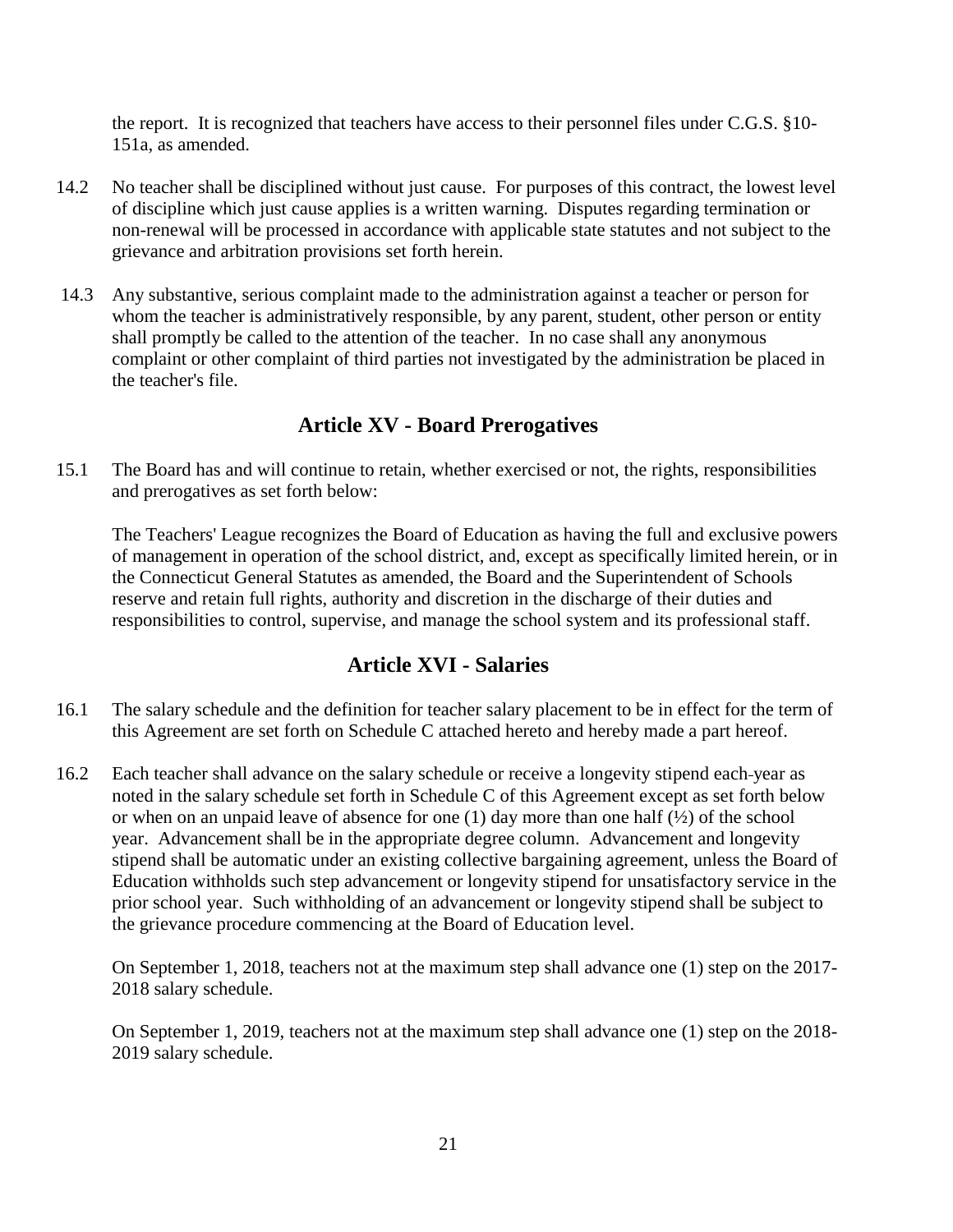On September 1, 2020, teachers not at the maximum step shall advance one (1) step on the 2019- 2020 salary schedule.

- 16.3 Each teacher who has served in the Naugatuck School District for twenty (20) or more years as of June  $30<sup>th</sup>$  of the previous school year shall receive annually a longevity stipend prior to the December school recess as follows:
	- $\bullet$  21-25 \$400.00
	- $\bullet$  26-30 \$600.00
	- $\bullet$  31-35 \$800.00
	- $\bullet$  35+ \$1,000.00
- 16.4 Retirees shall receive the longevity payment earned in their final year of teaching on the first pay day of the following school year.

### **Article XVII - Work Year**

- <span id="page-21-0"></span>17.1 The teacher work year shall consist of one hundred eighty three (183) days.
- 17.2 There are one hundred eighty (180) instructional days.
- 17.3 The teacher work day shall consist of seven (7) hours per day inclusive of "wrap around time", as set forth below. Accordingly, the teacher work day shall consist of the instructional day and "wrap around time."

In determining the instructional needs of the students, a building administrator may identify the need for a flexible schedule. A list of all proposed alternative schedules will be provided to all teachers in their respective applicable buildings and the League President. In the event that a flexible schedule will be used for a teacher, prior to August  $1<sup>s</sup>$ , the teacher's specific teaching schedule shall be established in writing by mutual agreement between the teacher and the building principal.

Wrap around time at the elementary, intermediate and middle schools shall be fifteen (15) minutes before the teacher's instructional day begins and fifteen (15) minutes after his/her instructional day ends. That is, teachers shall be required to be on duty fifteen (15) minutes before and fifteen (15) minutes after his/her instructional day.

"Wrap around time" at the high school shall be ten (10) minutes before and twenty (20) minutes after the teacher's instructional day.

17.4 The administration may schedule up to four (4) hours of common planning/faculty meetings per month during the school year.

The duration of such meetings may not exceed ninety (90) minutes per session. Such sessions may be scheduled either before or after the commencement of the school day. Any common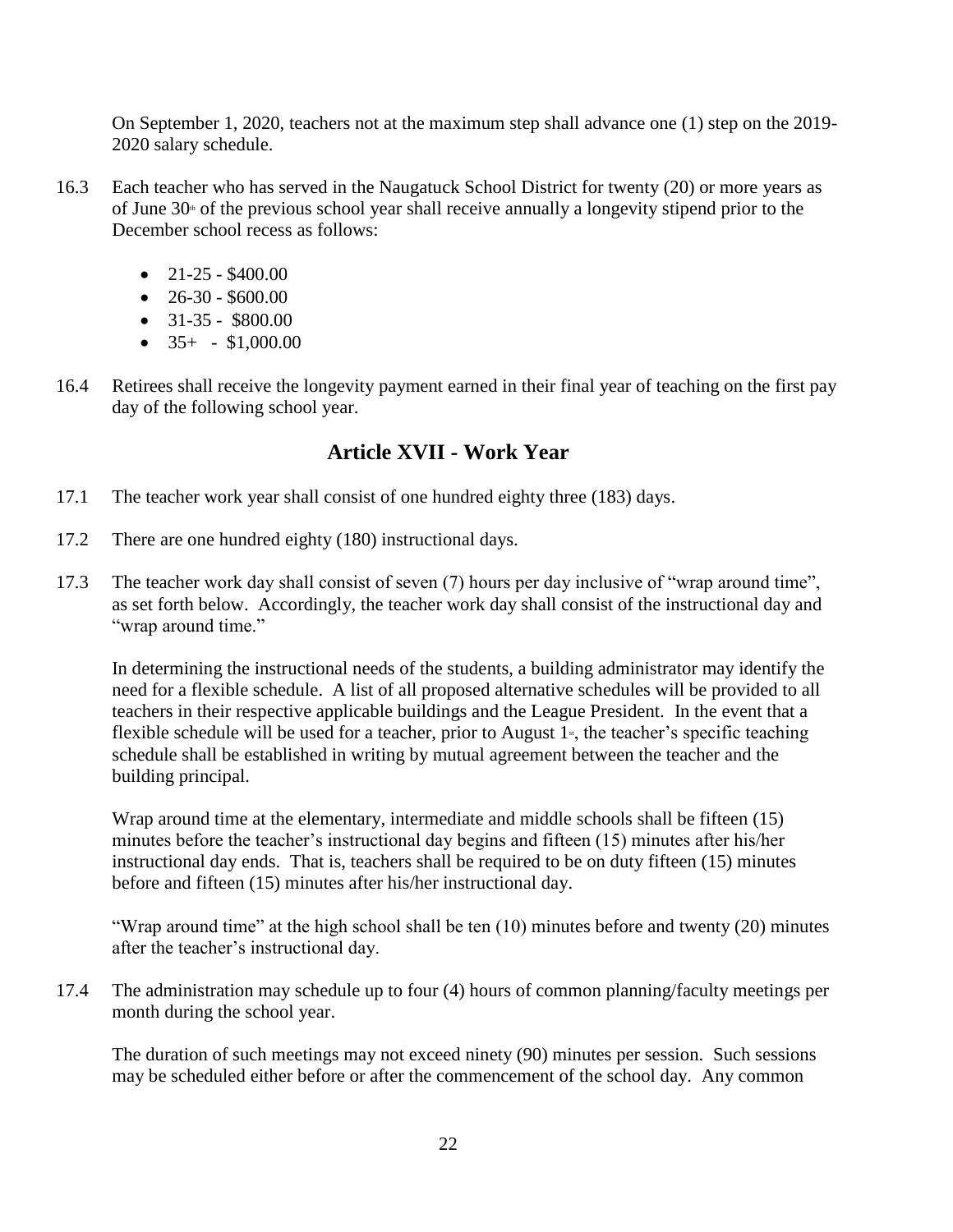planning time that takes place during the school day shall not count toward the four (4) hours per month set forth above.

For required faculty meetings beyond those set forth above and for workshops and professional development activities beyond the four (4) hours a month teachers shall be paid at the rate of \$38.86 in each year of the contract.

- 17.5 Planning Periods
	- a) At the elementary level, teachers shall be guaranteed five (5) preparation periods per week during a full five (5) day week that total no less than two hundred twenty (220) minutes. No elementary level teacher will have more than one (1) day without a preparation period during a full five (5) day week.

At the intermediate and middle levels, teachers shall be guaranteed at least one (1) preparation period per full work day during a full five (5) day week that total to no less than two hundred twenty (220) minutes.

At the high school level, teachers shall be guaranteed at least one (1) preparation period per full work day during a full five (5) day work week that, under the current schedule, total no less than forty-three (43) minutes per full work day.

In the event that during the term of the contract, the schedule is changed and the duration of a period is impacted by such change, the parties will meet to negotiate over the duration of the preparation period.

b) The Board and the NTL agree that the purpose of preparation periods is to allow teachers to prepare their class lessons and fulfill their personal professional responsibilities.

However, the parties recognize that certain parent-teacher, PPT, teacher evaluation conferences and other conferences may encroach on preparation period time to the same extent that they have in the past.

Faculty, team, and grade level meetings will not be scheduled during teachers' preparation periods.

- c) If a substitute cannot be found and a teacher is required to cover a class, the teacher shall be paid a differential based on the hourly rate of \$38.86 in each year of the contract.
- 17.6 A sixth class may be assigned to secondary teachers on a voluntary basis. In the event that a secondary teacher teaches a sixth class, the teacher will receive an additional four thousand five hundred dollars (\$4,500.00) for such sixth class for a full year course (a teacher who teaches a half-year course will receive an additional two thousand two hundred fifty dollars (\$2,250.00) for the sixth class).
- 17.7 In the event that the Board changes the work day or the work year in any way other than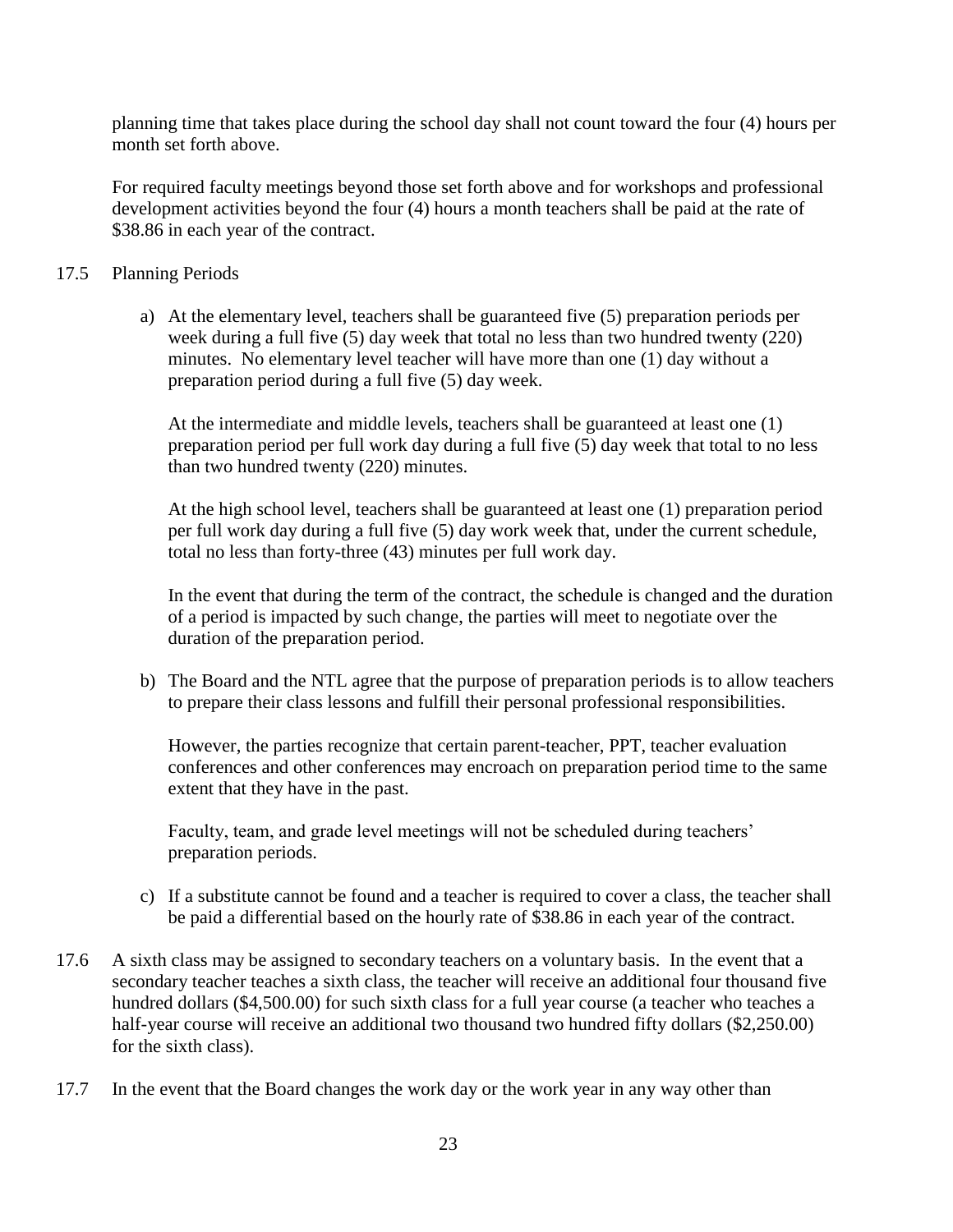noted above, the Board will agree to meet and negotiate over the impact of such change. Such negotiations will be conducted in accordance with §10-153b, *et seq*., of the Connecticut General Statutes.

- 17.8 At the high school the length of periods may vary as long as any alteration of periods is done on an equitable basis.
- 17.9 When a lead teacher (or another teacher, if a lead teacher is not available) is requested by an administrator to cover for the administrator while the administrator is absent from the building for a full student day, the teacher who covers for the administrator will be relieved of his/her teaching duties while acting in such capacity if he/she agrees to act in that capacity.

Teachers within the building where a lead teacher (or another teacher if a lead teacher is not available) is covering for an administrator during the administrator's absence will be informed of: (1) the name of the teacher acting in that capacity; and (2) if possible, the period of time the teacher will be acting in such capacity.

17.10 If due to the operational needs of the school system, the Board requires a teacher (or teachers) to forego his/her lunch period in order to supervise the cafeteria, the teacher (or teachers) who volunteer for such duty will be eligible for the stipend set forth in Schedule B.

Coverage of lunch duty by use of a teacher who foregoes his/her lunch period shall not be subject to the rotation system set forth under Article XXIII, Section 23.1.

17.11 All teachers shall have an uninterrupted duty-free lunch period daily. For intermediate, middle and high school teachers the lunch period shall be a minimum of twenty (20) minutes and for elementary teachers the lunch period shall be a minimum of thirty (30) minutes. Elementary teachers shall not be required to supervise the cafeteria during his/her lunch period.

### **Article XVIII - Death and Retirement Benefits**

### <span id="page-23-1"></span><span id="page-23-0"></span>18.1 **Percentage and Per Diem of Retirement Benefits**

Effective upon the retirement of a teacher who is eligible for immediate retirement benefits under Chapter 167 of the Connecticut General Statutes, the teacher shall be paid seventy-five percent (75%) of his/her accumulated sick leave. Teachers must provide written notice of intent to retire to the Superintendent prior to February  $1$ <sup>s</sup> in the fiscal year the retirement is effective. If notice of retirement is given prior to February  $1<sup>s</sup>$ , the teacher shall receive such payment at the beginning of the next fiscal year. In the event notice of retirement is given on or after February  $1<sup>s</sup>$ , the teacher shall receive such payment at the beginning of the second fiscal year following such notice of retirement. Such payment shall be made at the rate of fifty dollars (\$50.00) per day.

#### <span id="page-23-2"></span>18.2 **Percentage of Per Diem of Death Benefits**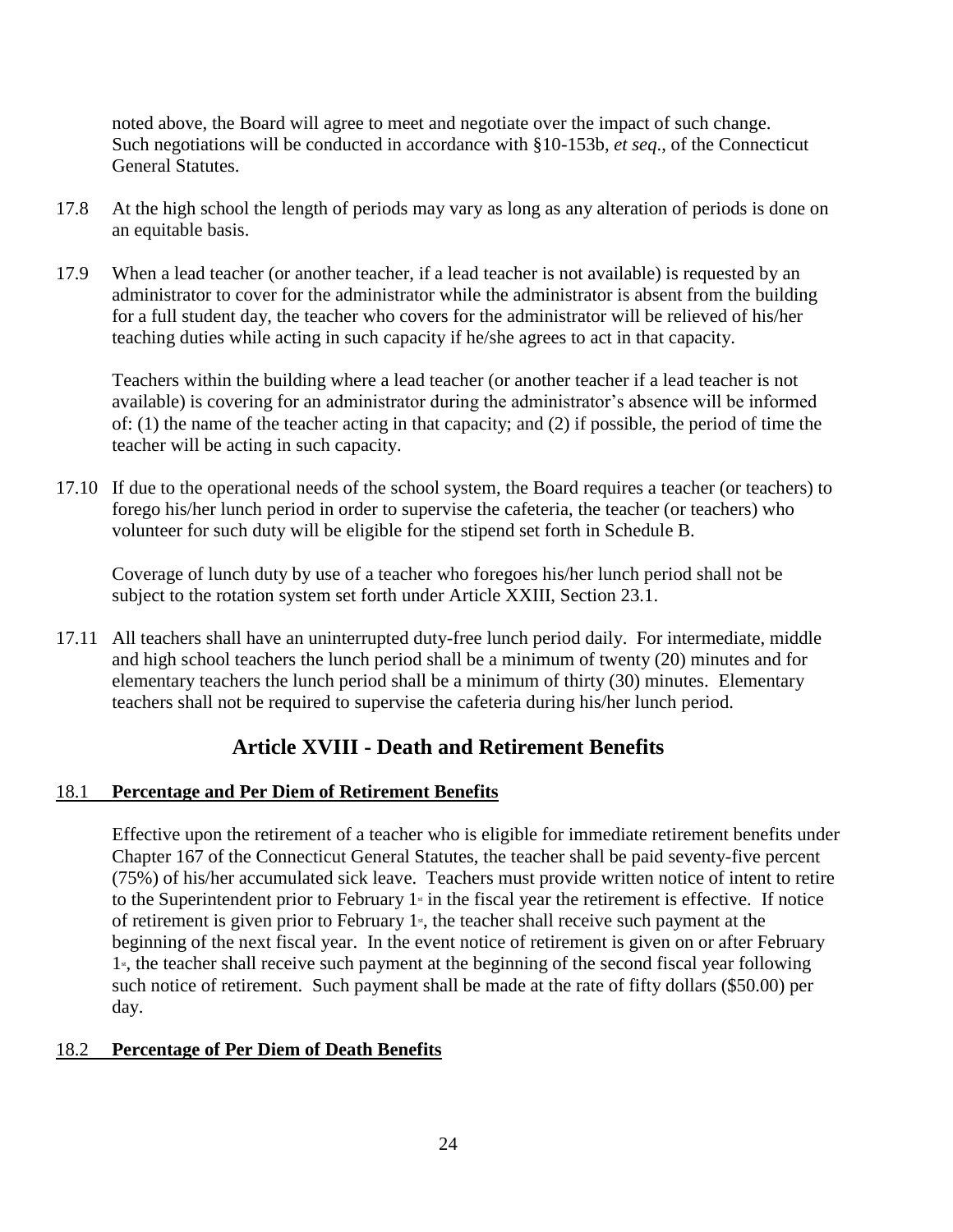Upon the death of a teacher, seventy-five percent (75%) of the accumulated unused sick leave shall be payable at the rate of fifty dollars (\$50.00) per day, to the designated beneficiary of the teacher. In the absence of a designated beneficiary, such payment shall be made to the teacher's estate.

#### <span id="page-24-0"></span>18.3 **Retiree Insurance**

Retirees who are age fifty-five (55) or older and have twenty (20) years of service with the Naugatuck Board of Education and are eligible to receive a pension from the Connecticut State Teachers' Retirement Board, shall be allowed to participate in the group insurance plan with the Board paying for a portion of the single person coverage until the person is eligible to participate in Medicare according to the following schedule: fifty percent (50%) for retirees with fifteen (15) or more years of employment service in the Naugatuck school district as of August 31, 2012; twenty five percent (25%) for retirees with at least ten (10) but less than fifteen (15) years of employment service in the Naugatuck school district as of August 31, 2012; zero percent (0%) for retirees with less than ten (10) years of employment service in the Naugatuck school district as of August 31, 2012. (For purposes of this benefit calculation, teachers with effective retirement dates on or after September 1, 2009 but before August 31, 2012 shall have the length of their employment service determined as of the effective date of their retirement.)

The retiree shall pay the difference between the amount paid by the Board and the cost of group insurance.

Upon a retiring teacher (or his/her spouse) becoming Medicare eligible, such retirees must enroll in the state TRB Medicare Supplemental Plan with prescription drugs and dental in lieu of the Board's plan.

Teachers who enroll in the state TRB Medicare Supplemental Plan shall be reimbursed for one hundred percent (100%) of the premium cost of such plan for single coverage only, subject to TRB rules. Such retirees may purchase additional state TRB vision and hearing insurance coverage at the retiree's own expense, subject to TRB rules. The teacher shall pay the full cost of any dependent coverage. The retiree shall be eligible for a four thousand dollars (\$4,000.00) life insurance policy.

A teacher who is not eligible for Medicare (either due to not contributing toward Medicare or not having a spouse who is eligible for Medicare) shall continue to be covered by the Board's plan with the Board paying a portion of individual coverage as delineated in paragraph 1 of Section 18.3. The retiree shall pay the full cost of any dependent coverage.

<span id="page-24-1"></span>Retirees who continue to be covered by the Board's HDHP, will receive five hundred dollars (\$500.00) on an annual basis as a contribution toward the eligible retirees HDHP deductible.

### **Article XIX - Travel Allowance**

19.1 A teacher who uses his/her automobile for school purposes shall be reimbursed for mileage at the IRS rates in effect at the time of such use.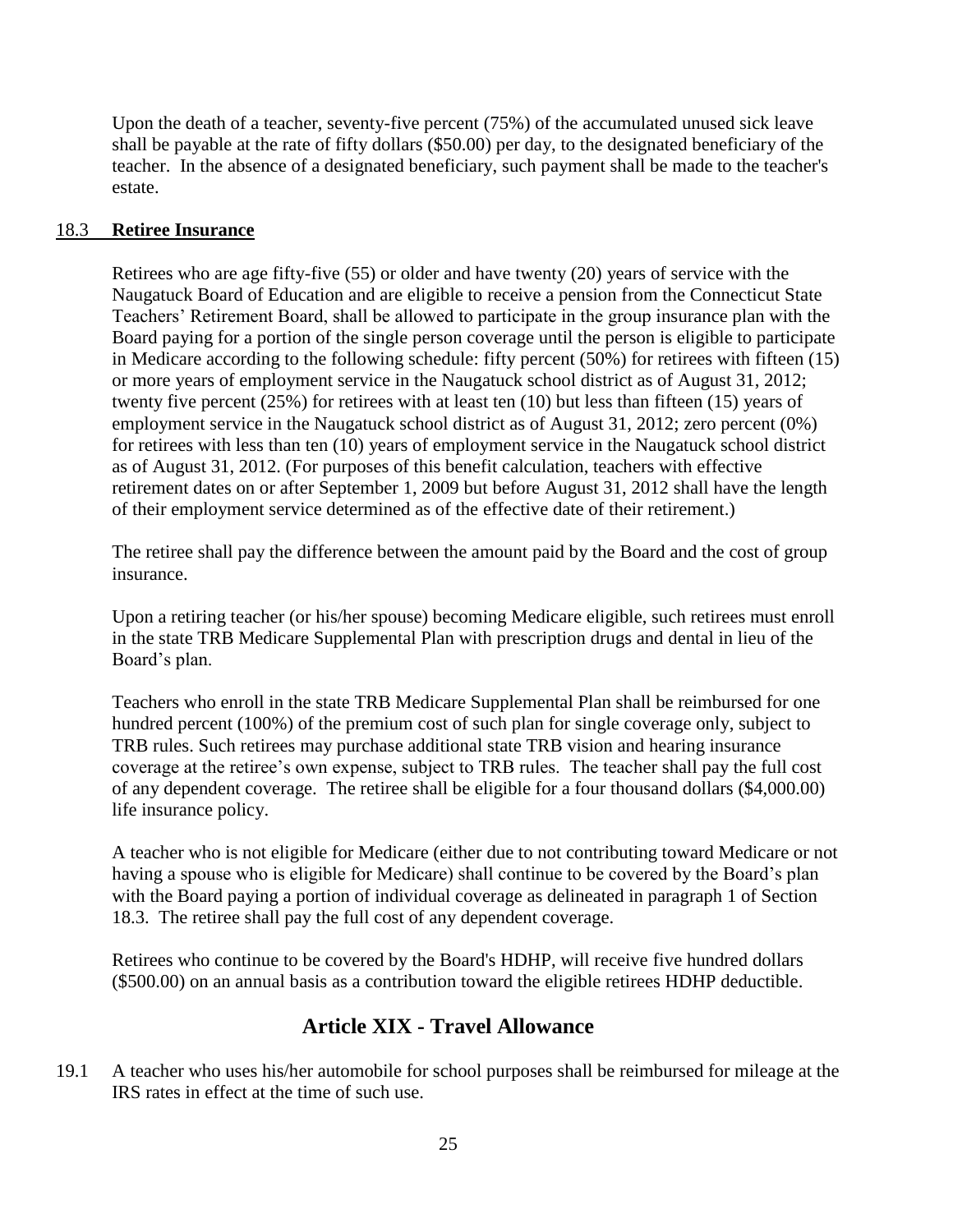### **Article XX - Amendment**

<span id="page-25-0"></span>20.1 This Agreement shall not be altered, amended, or changed except in writing, signed by both the Board and the League, which amendment shall be appended hereto and become a part hereof.

### **Article XXI - Duration**

- <span id="page-25-1"></span>21.1 This Agreement contains the full and complete agreement between the Board and the League on all negotiable issues, and neither party shall be required during the term hereof to negotiate over an item which is covered in this Agreement unless the parties have otherwise waived negotiations in accordance with law. All inconsistent prior practices, agreements and understandings are void and of no force and effect unless specifically incorporated herein. This Agreement shall remain in full force and effect from September 1, 2018 to August 31, 2021.
- 21.2 Salary Schedules C-1, C-2, C-3 (attached) will be effective September 1, 2018 to August 31, 2021.
- 21.3 The coaches' salaries are in Schedule A; the differentials are in Schedule B, both attached hereto and made a part hereof.

### **Article XXII - Saving Clause**

<span id="page-25-2"></span>22.1 In the event that any provision or portion of this Agreement is ultimately ruled invalid for any reason by an authority of established and competent legal jurisdiction the balance and remainder of this Agreement shall remain in full force and effect.

### **Article XXIII - Non Teaching Duties**

- <span id="page-25-3"></span>23.1 Except as set forth under Article XVII, Section 17.10, if teachers are used to perform lunch duties, bus duties or recess duties a rotation system will be utilized and assignments will be made on as equitable a basis as possible.
- 23.2 Any teacher presenting or conducting an in-service workshop shall be paid at the rate of \$37.02 in each year of the contract.

<span id="page-25-4"></span>Preparation time for presenting or conducting an in-service workshop shall not be compensated.

### **Article XXIV - Separation and Recall**

#### <span id="page-25-5"></span>24.1 **Separation**

1) Should it become necessary to reduce the number of teachers employed by the Board due to the elimination of teaching positions, the Board shall terminate teacher contracts on the basis of tenure status, certification, qualification and Borough-wide seniority. Prior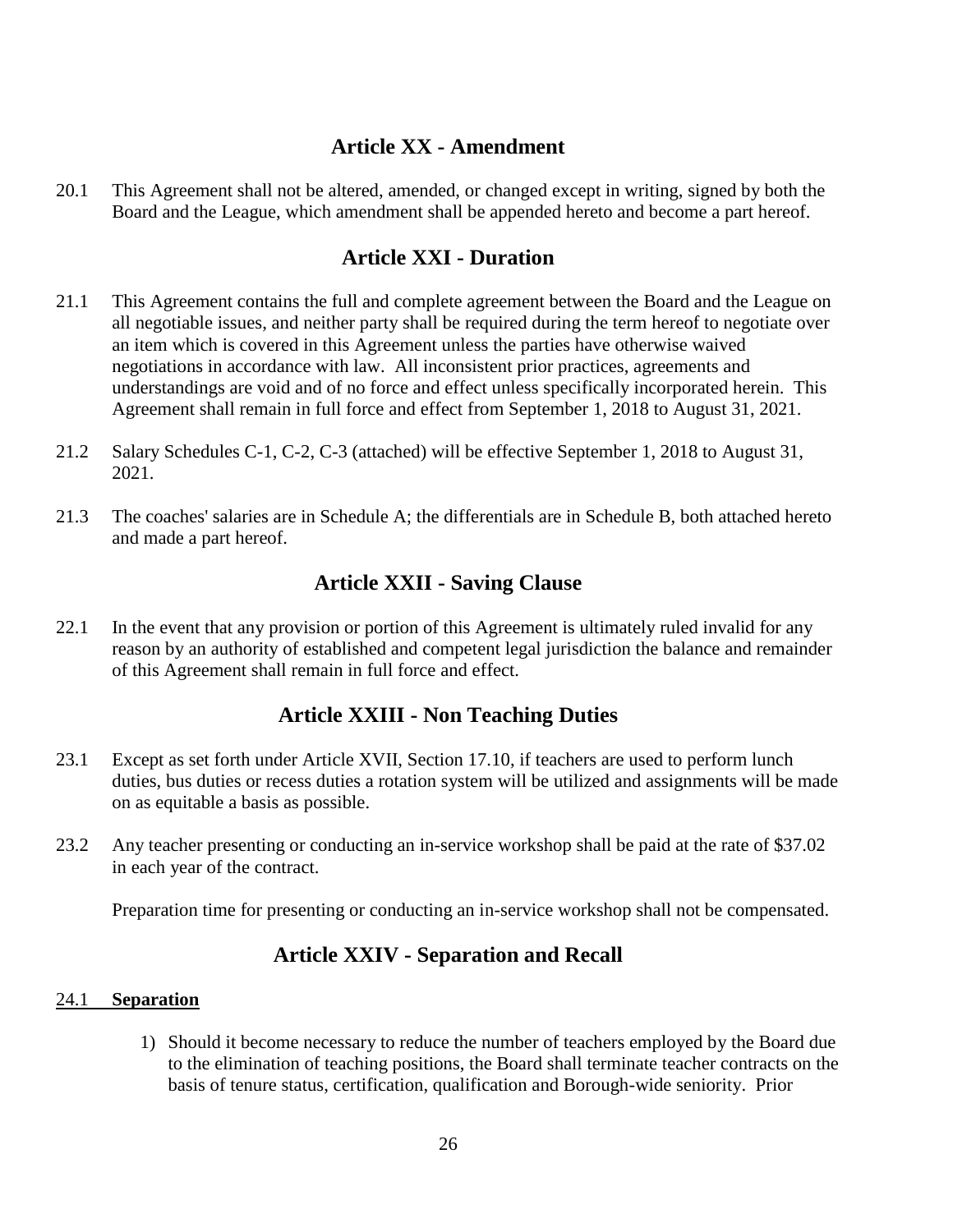teaching experience at, or near grade level, or in the relevant subject area will be an indication of qualification.

- 2) Prior to any lay-off, the League President shall be notified, in writing, of the details of the lay-off, that is, of the number of teachers to be laid-off and the positions which are to be eliminated. The Administration shall meet with the League President and his designees for the purpose of explaining the layoffs and conferring with the League regarding the reasons for the order of lay-off.
- 3) The President of the League shall receive annually a Borough-wide seniority list. Said list shall include the system's teachers' names, their years' seniority (including date of hire), their certifications and endorsements, and their current teaching assignments.
- 4) Prior to lay-off, the Board shall first attempt to reduce the staff through voluntary retirement, resignation or leave of absence.
- 5) Nothing herein may be construed as invalidating, abrogating, modifying or waiving in any way the Board's or a teacher's rights under §10-151 of the Connecticut General Statutes.

#### <span id="page-26-0"></span>24.2 **Recall**

- 1) The name of any teacher who has been laid off due to elimination of position shall be placed upon a recall list and remain on such list for two (2) years, provided such teacher does not refuse reemployment during that period.
- 2) Any teacher on the recall list shall receive a written offer of a position by certified mail at least thirty (30) days prior to the date of recall. The teacher shall accept or reject the position in writing within one (1) calendar week of the receipt of the offer. Notice of recall shall be sent to the teacher's last known address. It shall be the teacher's responsibility to inform the Superintendent of his/her last known address.
- 3) No new employee shall be hired to fill a position for which an employee on the recall list is certified and qualified. In cases where more than one employee on the recall list is certified for a particular position to be filled, the Board of Education may consider other relevant criteria in making recall decisions, but will place major emphasis on the following: (The order of listing is not of any significance.)
	- a. Ability to teach particular subjects and grades as determined by length and quality of teaching experience in those subjects and grades;
	- b. General teaching performance as determined by evaluations. (This criterion will become effective when the evaluation program currently being developed goes into operation);
	- c. The length of teaching service in the Naugatuck School System; and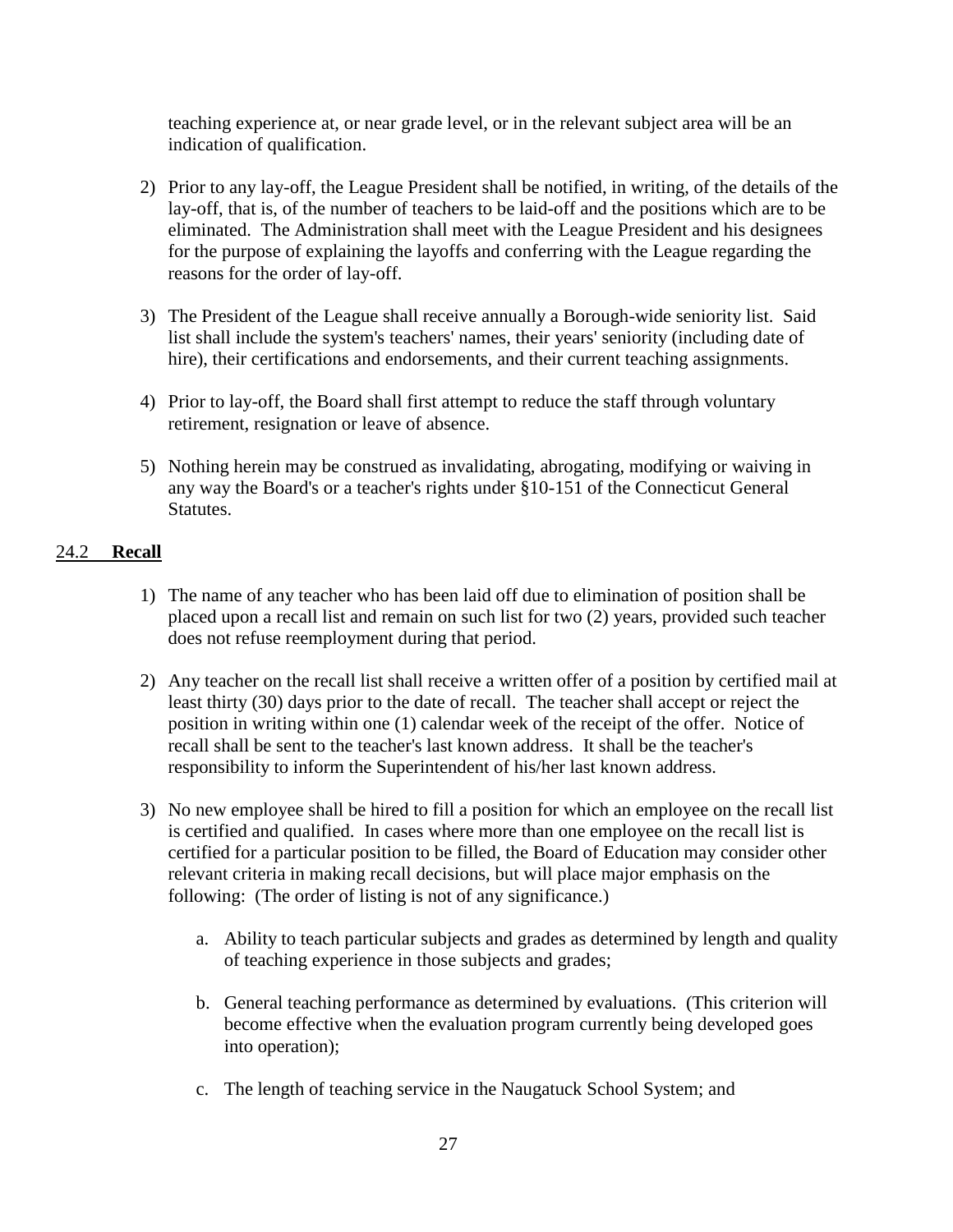- d. The length of teaching service.
- 4) No employee who has been laid off shall be entitled to payment or accrual of any compensation or fringe benefits whether or not he remains on the recall list, other than those benefits guaranteed by law. However, an employee who is reappointed from the list shall be entitled to reinstatement of any benefits earned or accrued at the time of layoff and further accrual of salary increments and fringe benefits shall resume where they left off. No years of layoff will be credited as years of service for compensation or retirement purposes.
- 5) The Superintendent shall provide the League President with:
	- a. notice of all openings,
	- b. copies of correspondence between the School System and the laid-off teacher and,
	- c. copies of correspondence between the laid off teacher and the School System.

### **Article XXV - Special School Programs**

- <span id="page-27-0"></span>25.1 These provisions apply to positions in programs for which certification is required.
	- a) In filling these positions, preference shall be given to qualified teachers regularly employed in the school system.
	- b) In filling such positions, the criteria shall be a teacher's area of competence, major and/or minor field of study, length of service in the system, and prior experience in these programs, if any.
	- c) All openings for these positions, except Homebound Instruction, shall be listed at least two (2) weeks prior to commencement of the program.
	- d) Teachers shall be paid for Summer School at a rate of \$38.86 in each year of the contract.
	- e) Teachers shall be paid for Adult Education at a rate of \$38.86 in each year of the contract.
	- f) Teachers shall be paid for Homebound Instruction at a rate of \$38.86 in each year of the contract.

### **Signature Page**

<span id="page-27-1"></span>**In Witness Whereof**, the duly authorized representatives of the Naugatuck Board of Education and the Naugatuck Teachers' League have set their hands at Naugatuck, Connecticut.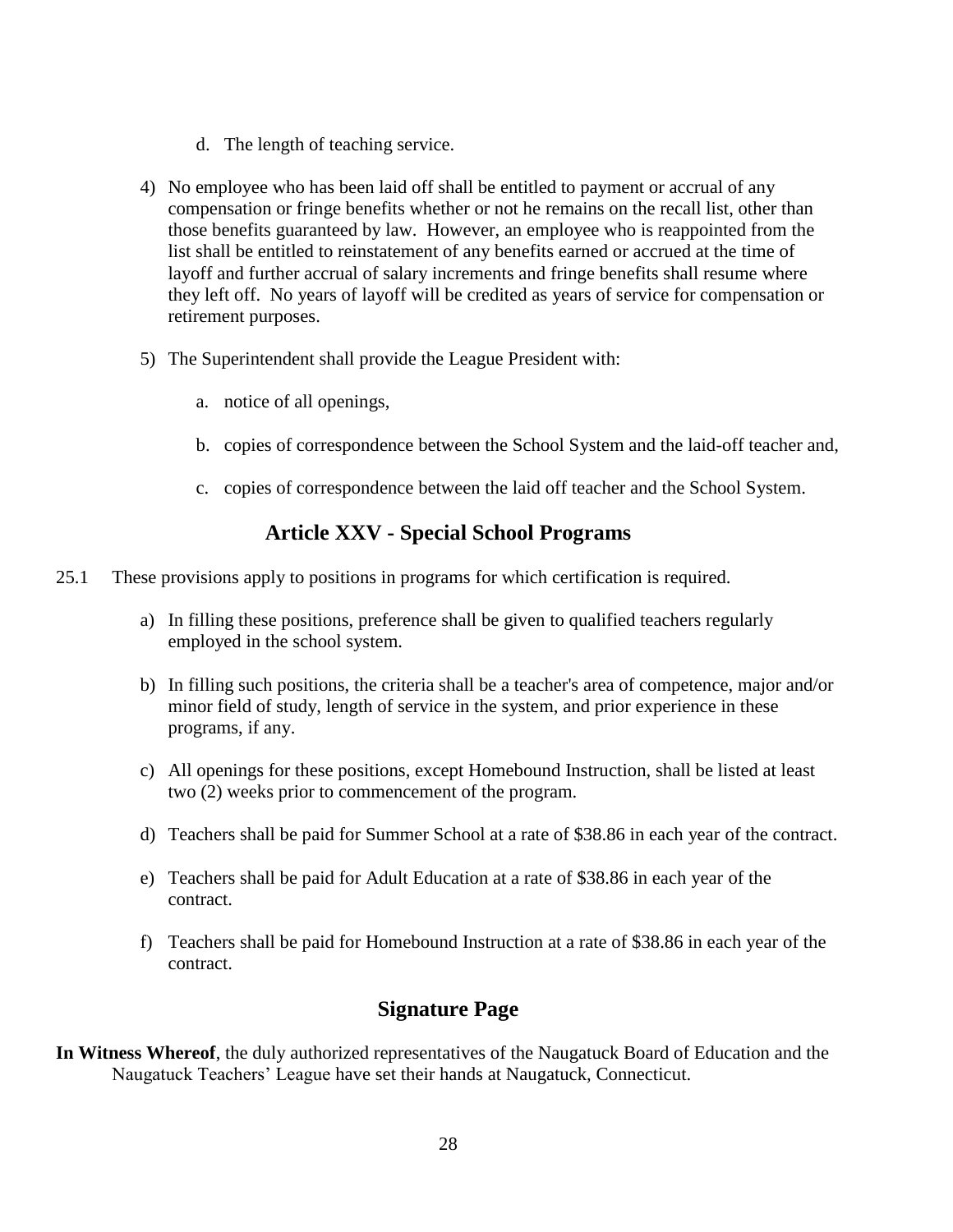Naugatuck Board of Education

| Bv                         | Date: |
|----------------------------|-------|
| Naugatuck Teacher's League |       |
| Bv:                        | Date: |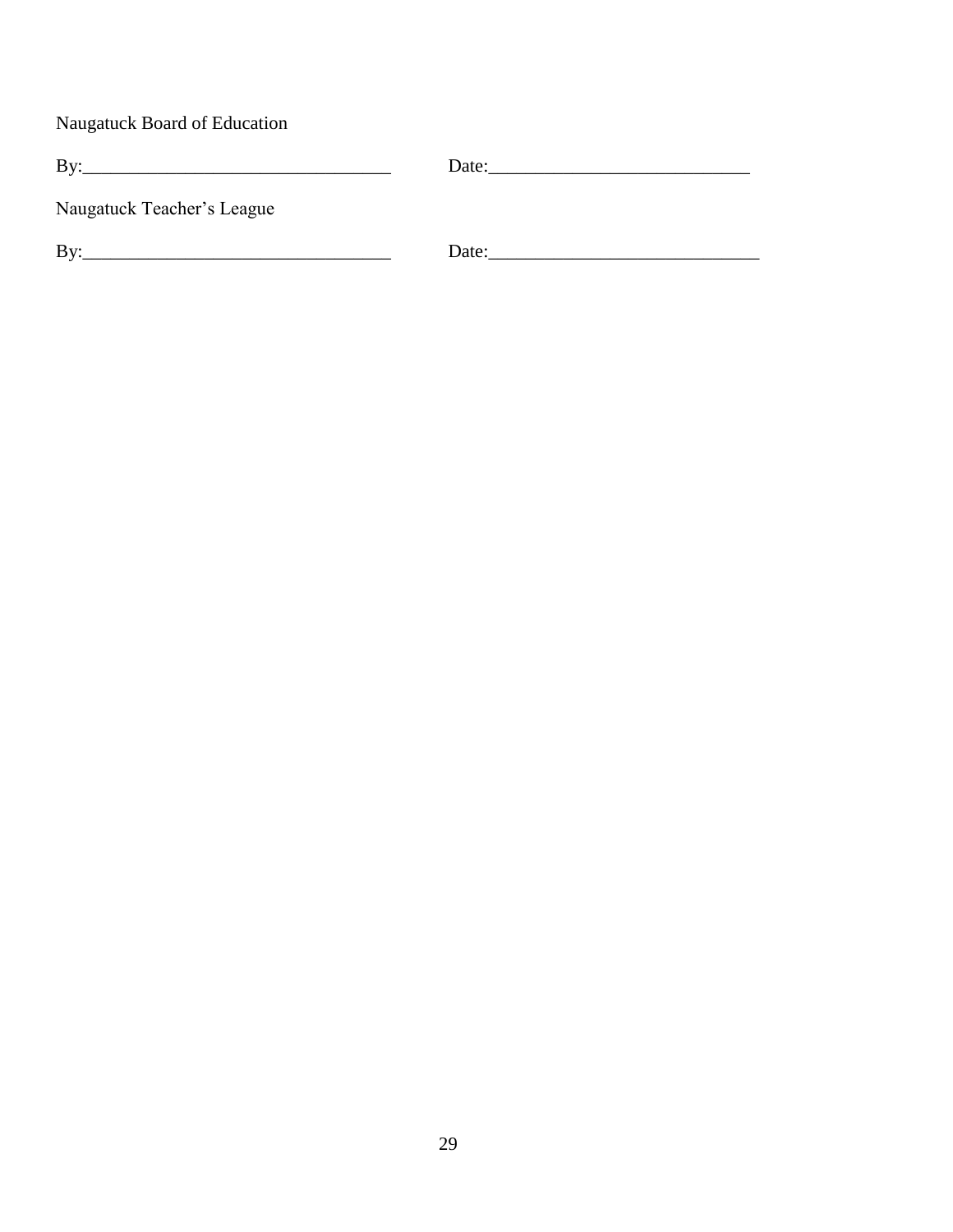### <span id="page-29-0"></span>**Schedule A - Coaches**

2018-2019, 2019-2020 and 2020-2021

| <b>Fall NHS</b>           |         |                |         |
|---------------------------|---------|----------------|---------|
| Position                  | 1       | $\overline{2}$ | 3       |
| <b>Varsity Soccer</b>     | \$3,880 | \$4,312        | \$4,731 |
| <b>JV Soccer</b>          | \$2,590 | \$3,020        | \$3,442 |
| <b>Freshmen Soccer</b>    | \$2,590 | \$3,020        | \$3,442 |
| Cross Country (2)         | \$3,880 | \$4,312        | \$4,731 |
| <b>Varsity Football</b>   | \$6,726 | \$7,163        | \$7,587 |
| <b>JV</b> Football        | \$3,237 | \$3,664        | \$4,079 |
| <b>Freshmen Football</b>  | \$2,590 | \$3,020        | \$3,442 |
| Assistant Football (3)    | \$3,880 | \$4,312        | \$4,731 |
| Varsity Volleyball        | \$3,880 | \$4,312        | \$4,731 |
| JV Volleyball             | \$2,590 | \$3,020        | \$3,442 |
| Freshmen Volleyball       | \$2,590 | \$3,020        | \$3,442 |
| Swimming                  | \$5,602 | \$6,036        | \$6,939 |
| <b>Assistant Swimming</b> | \$2,590 | \$3,020        | \$3,442 |

### **Winter NHS**

| <b>Position</b>               |         | 2       | 3       |
|-------------------------------|---------|---------|---------|
| Swimming                      | \$5,602 | \$6,036 | \$6,939 |
| <b>Assistant Swimming</b>     | \$2,590 | \$3,020 | \$3,442 |
| <b>Varsity Basketball</b>     | \$6,726 | \$7,163 | \$7,587 |
| <b>JV</b> Basketball          | \$3,880 | \$4,312 | \$4,731 |
| Freshmen Basketball           | \$2,590 | \$3,020 | \$3,442 |
| Indoor Track (2)              | \$4,141 | \$4,374 | \$4,991 |
| <b>Assistant Indoor Track</b> | \$3,880 | \$4,312 | \$4,731 |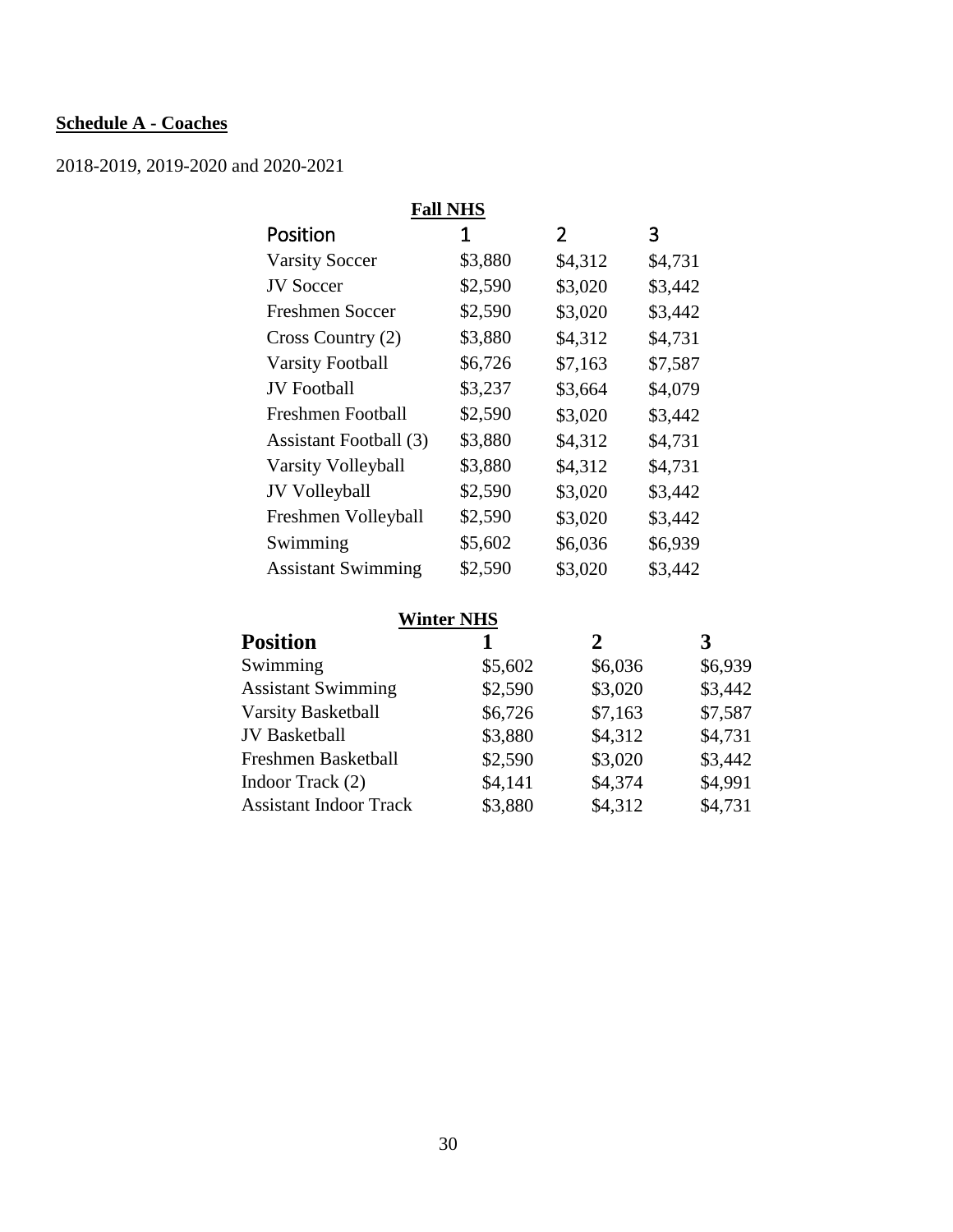|                                        | <b>Spring NHS</b> |         |         |  |
|----------------------------------------|-------------------|---------|---------|--|
| <b>Position</b>                        | 1                 | 2       | 3       |  |
| <b>Varsity Baseball</b>                | \$5,862           | \$6,294 | \$7,331 |  |
| <b>JV</b> Baseball                     | \$3,880           | \$4,312 | \$4,731 |  |
| <b>Baseball Pre-Season</b>             | \$680             | \$804   | \$932   |  |
| Spring Football Head Coach             | \$1,411           | \$1,543 | \$1,685 |  |
| <b>Spring Football Assistant Coach</b> | \$847             | \$985   | \$1,121 |  |
| Golf                                   | \$2,590           | \$3,020 | \$3,442 |  |
| Tennis                                 | \$3,880           | \$4,312 | \$4,731 |  |
| <b>Varsity Softball</b>                | \$5,862           | \$6,294 | \$7,331 |  |
| <b>JV</b> Softball                     | \$3,880           | \$4,312 | \$4,731 |  |
| Freshmen Softball                      | \$2,590           | \$3,020 | \$3,442 |  |
| Outdoor Track (2)                      | \$4,141           | \$4,374 | \$4,991 |  |
| <b>Assistant Outdoor Track (2)</b>     | \$3,880           | \$4,312 | \$4,731 |  |

| <b>Middle School</b> |         |         |         |  |  |
|----------------------|---------|---------|---------|--|--|
| <b>Position</b>      |         | 2       | 3       |  |  |
| Cross Country (2)    | \$2,147 | \$2,591 | \$3,025 |  |  |
| Softball             | \$2,147 | \$2,591 | \$3,025 |  |  |
| <b>Baseball</b>      | \$2,147 | \$2,591 | \$3,025 |  |  |
| <b>Basketball</b>    | \$2,147 | \$2,591 | \$3,025 |  |  |
| Swimming $(2)$       | \$2,147 | \$2,591 | \$3,025 |  |  |
| Intramurals (4)      | \$2,147 | \$2,591 | \$3,025 |  |  |

Newly hired coaches will begin on the first step.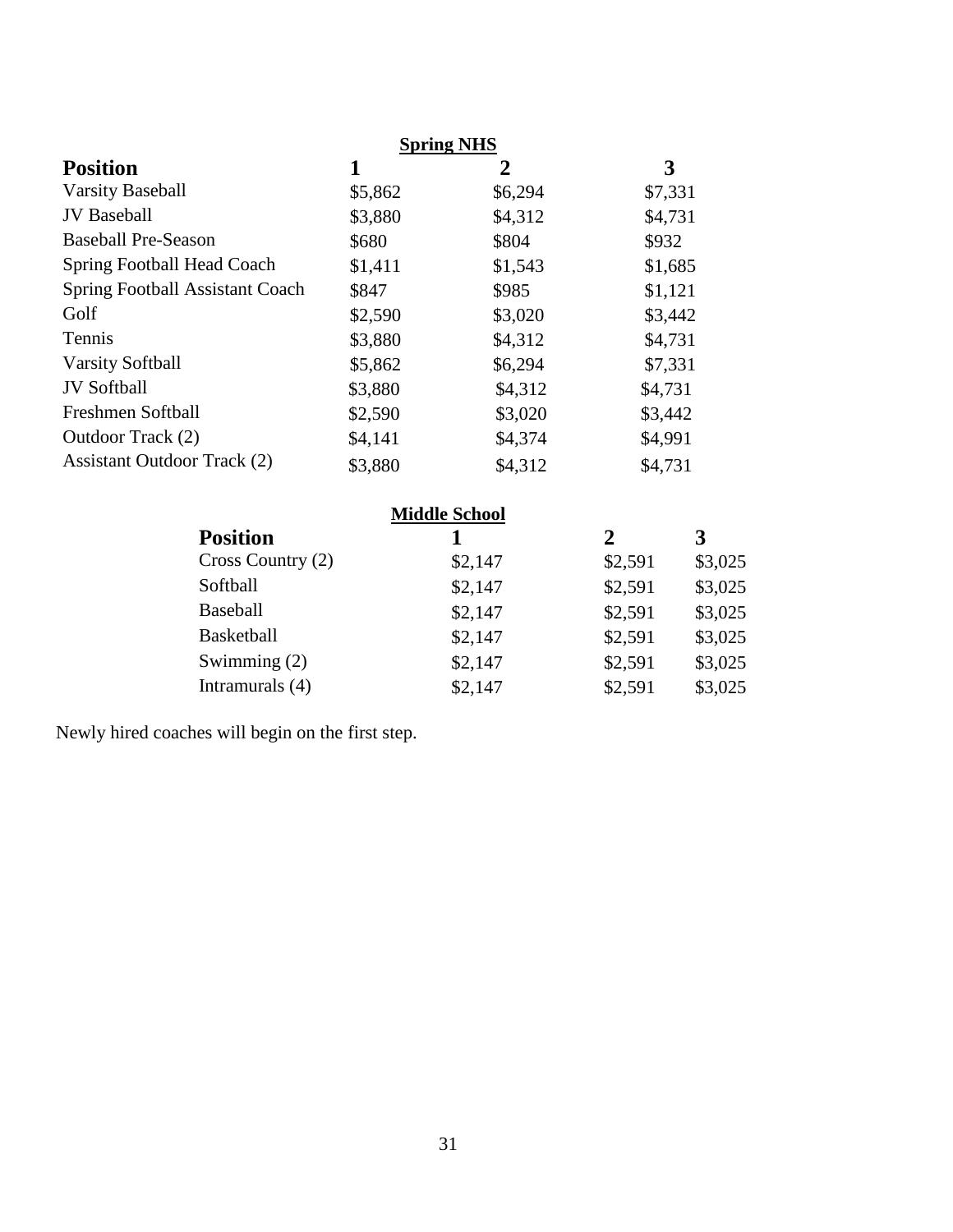### <span id="page-31-0"></span>**Schedule B - Schedule of Differentials**

|                                              | 2018-2019 |
|----------------------------------------------|-----------|
|                                              | 2019-2020 |
| <b>Position</b>                              | 2020-2021 |
|                                              |           |
| Director of Guidance                         | \$4,745   |
| <b>Modern Dancing</b>                        | \$1,731   |
| Senior Week & Graduation                     | \$1,970   |
| Senior Play (Per Production)                 | \$1,977   |
| Debating                                     | \$1,977   |
| <b>DECA Club Advisor</b>                     | \$755     |
| Dramatics (per production)                   | \$1,977   |
| Drill Team                                   | \$966     |
| Newspaper                                    | \$1,977   |
| Classbook                                    | \$2,541   |
| School Psychologist*                         | \$4,951   |
| Psychological Examiner*                      | \$2,641   |
| High School Senior Class Advisor             | \$2,152   |
| <b>High School Junior Class Advisor</b>      | \$1,265   |
| High School Sophomore Class Advisor          | \$1,014   |
| High School Freshman Class Advisor           | \$755     |
| <b>Cheerleading: High School</b>             | \$2,152   |
| Middle School                                | \$1,075   |
| School Classbook: Middle School              | \$1,039   |
| School Newspaper: Middle School              | \$863     |
| <b>Talent Show/Drama Show: Middle School</b> | \$863     |
| Marching Band: High School                   | \$5,474   |
| Head Librarian: High School                  | \$4,754   |
| Middle School Curriculum Coordinator (6)     | \$2,117   |
| Ticket Manager - High School                 | \$3,624   |
| <b>Director Small Group Ensemble</b>         | \$755     |
| Lunch Duty ( $HS & MS$ )                     | \$2,522   |
| <b>Distributive Education Coordinators</b>   |           |
| $(10\% \text{ of salary})$                   |           |
| <b>CWE</b> (Cooperative Work Experience)     |           |
| $(10\% \text{ of salary})$                   |           |
|                                              |           |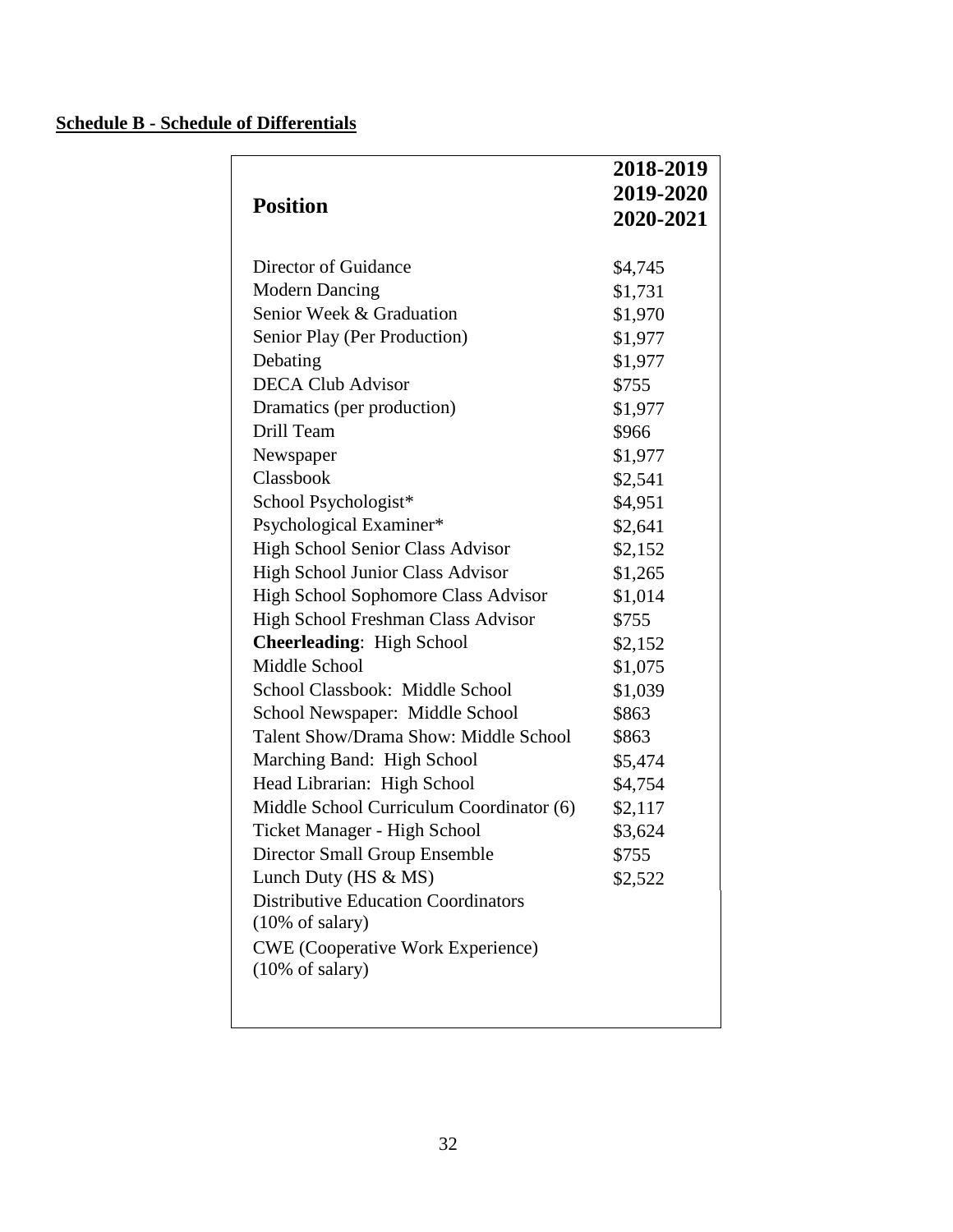|                                                              | 2018-2019 |
|--------------------------------------------------------------|-----------|
| <b>Position</b>                                              | 2019-2020 |
|                                                              | 2020-2021 |
| <b>Marching Band Assistants:</b>                             |           |
| <b>Assistant Drill Instructor</b>                            | \$2,254   |
| Drill Instructor                                             | \$4,184   |
| <b>Percussion Instructor</b>                                 | \$4,184   |
| <b>Assistant Percussion Instructor</b>                       | \$2,254   |
| <b>Color Guard Instructor</b>                                | \$3,220   |
| <b>Assistant Color Guard Instructor</b>                      | \$2,254   |
| Curriculum Area Coordinator (NHS) (8)                        | \$2,117   |
| District Curriculum Coordinator K-12 (Music, Art, Health/PE) | \$5,206   |
| <b>Varsity Basketball and Football Games</b>                 |           |
| Ticket Taker $(HS)**$ (home per contest)                     | \$62.41   |
| Ticket Sellers (HS)** (home per contest)                     | \$62.41   |
| Crowd Control (HS) <sup>**</sup> (home per contest)          | \$62.41   |
| <b>Basketball Games (JV and Varsity)</b>                     |           |
| Scorer (HS) (home per game)                                  | \$33.42   |
| Timer (HS) (home per game)                                   | \$33.42   |
| Lead Teacher (12)                                            | \$967     |
| Math Team (4)                                                | \$501     |
| <b>Student Council Advisor</b>                               | \$1,039   |
| <b>National Honor Society</b>                                | \$1,039   |
| <b>Chamber Singers Director</b>                              | \$4,043   |

\* Only teachers under contract as of June 30, 2000 shall be eligible for this stipend.

\*\* The Board may assign these positions to community volunteers or paid student help (provided Crowd Control may not be assigned to students). If community volunteers or paid student help are not assigned to these positions, then bargaining unit members will perform such work at the contractually determined rates. If no bargaining unit member wishes to perform such work, then the Board is free to assign the work to non-bargaining unit individuals.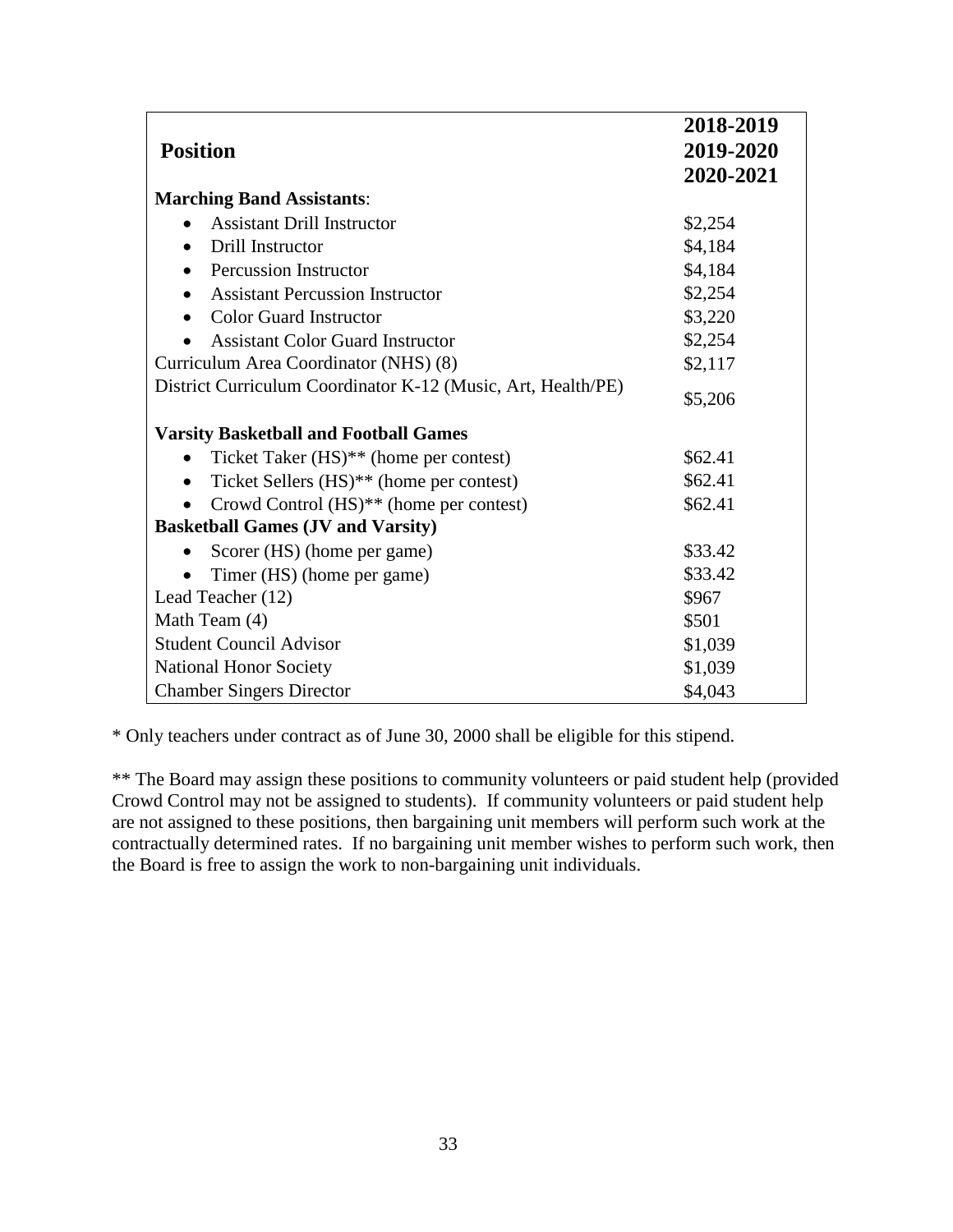#### <span id="page-33-0"></span>**Schedule C - Salary Placement and Schedules**

All teachers shall be placed on the appropriate step and column in the Salary schedule, taking into consideration the following:

- 1) Degree status, as defined below;
- 2) Credit shall be given for previous teaching experience as a certified teacher in an accredited public school. Credit may be given for previous teaching experience in an accredited public, private or military dependency school as determined by the Superintendent. Credit may also be given for related work experience as deemed appropriate by the Superintendent. Teachers shall not receive more credit than their years of prior service and experience.
- 3) Salary placement due to a change in degree status shall be effected once in September and once in February. In order to be eligible for such change in degree status, a teacher must notify the Superintendent in writing, no later than January  $2<sup>nd</sup>$  of the previous school year, that he/she expects a degree change or has earned a degree change. For course work completed prior to the start of the school year, documentation must be provided by January  $1$ <sup>st</sup> to be retroactive to the first pay check. For course work completed prior to February 1<sup>st</sup>, documentation must be provided by May 1<sup>st</sup> to be retroactive to February.

### Degree Definitions

For all teachers hired prior to July 1, 2012, the Salary Schedules listed in Schedules C-1 through C-3 of this Agreement shall be interpreted and applied in accordance with the following definitions.

- 1) **Bachelor's Degree:** A baccalaureate degree in a course of study pertinent to the employee's teaching position.
- 2) **Master's Degree:** A master's degree earned in a planned program pertinent to the employee's teaching position.
- 3) **Master's Degree plus 15:** Fifteen (15) credits beyond the Master's Degree in a planned program pertinent to the employee's teaching position.
- 4) **Sixth-Year Certificate:** A certificate indicating a full year's graduate school study beyond the Master's Degree OR, a second Master's Degree OR, a second Master's Degree in a discipline other than that which the initial degree was attained, all of which shall be earned in a planned program pertinent to the employee's teaching position.
- 5) **Sixth-Year plus 15:** Fifteen (15) credits beyond a Sixth-Year Certificate earned in a planned program that is pertinent to the employee's teaching position.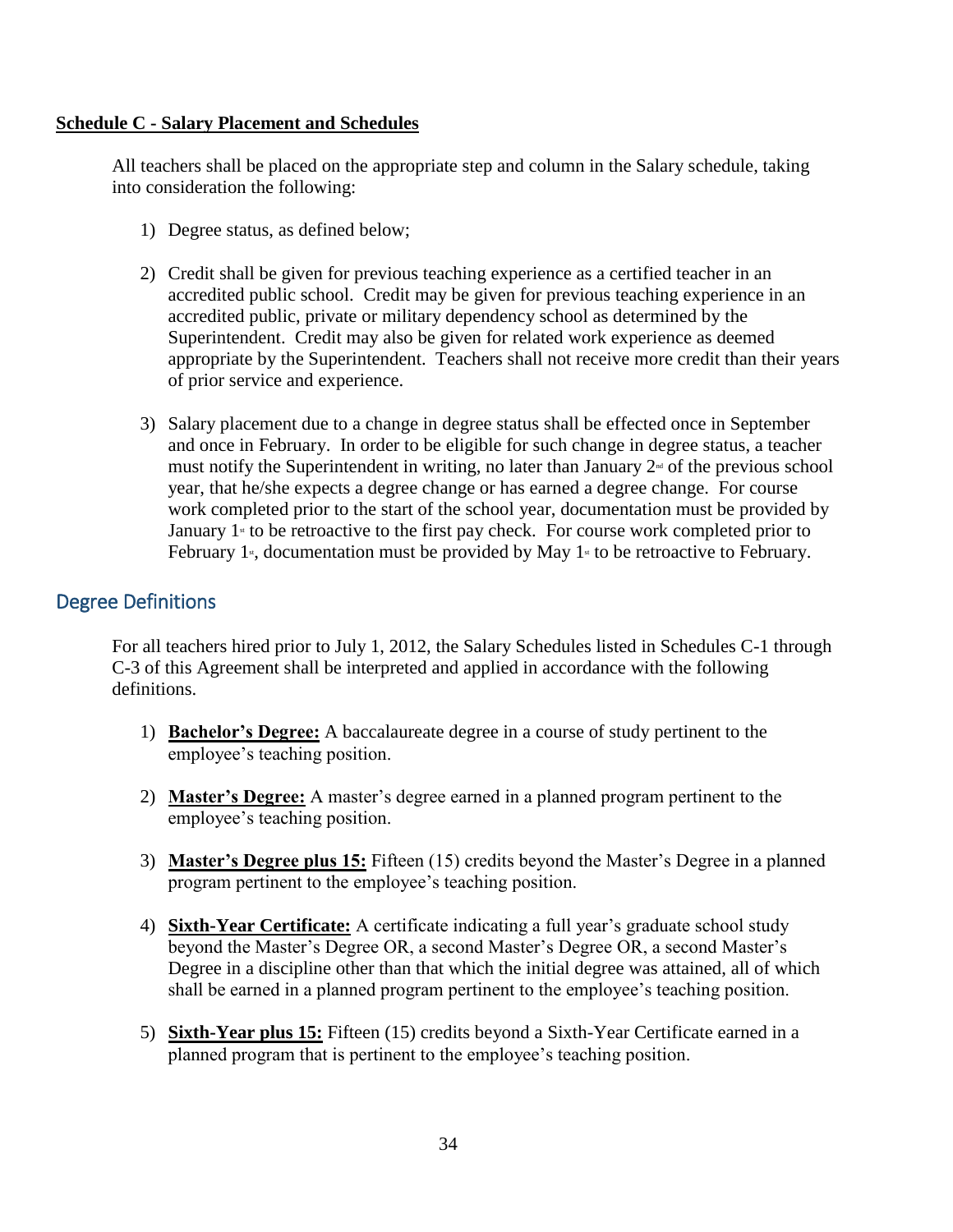For all teachers hired on or after July 1, 2012, the Salary Schedules listed in Schedules C-1 through C-3 of this Agreement shall be interpreted and applied in accordance with the following definitions.

- 1) **Bachelor's Degree:** A baccalaureate degree in a course of study pertinent to the employee's teaching position.
- 2) **Master's Degree:** A master's degree of less than forty-five (45) credits earned in a planned program pertinent to the employee's teaching position.
- 3) **Master's Degree plus 15:** Fifteen (15) credits beyond the Master's Degree OR, completion of a Master's Degree requiring forty-five (45) or more credits, either of which shall be earned in a planned program pertinent to the employee's teaching position.
- 4) **Sixth-Year Certificate:** A certificate indicating a full year's graduate school study beyond the Master's Degree OR, a second Master's Degree OR, a second Master's Degree in a discipline other than that which the initial degree was attained OR, completion of a Master's Degree requiring sixty (60) or more credits, all of which shall be earned in a planned program pertinent to the employee's teaching position.
- 5) **Sixth-Year plus 15:** Fifteen (15) credits beyond a Sixth-Year Certificate earned in a planned program that is pertinent to the employee's teaching position.

The phrase "pertinent to the employees teaching position" shall include planned programs in the teacher's subject area or potential subject area as well as planned programs in educational leadership and administration.

To be recognized, all of the above stated degrees and credits shall be earned at accredited colleges and universities and recorded as credit on the college/university transcript.

Credits earned "beyond" a specific degree shall be earned after the degree is conferred.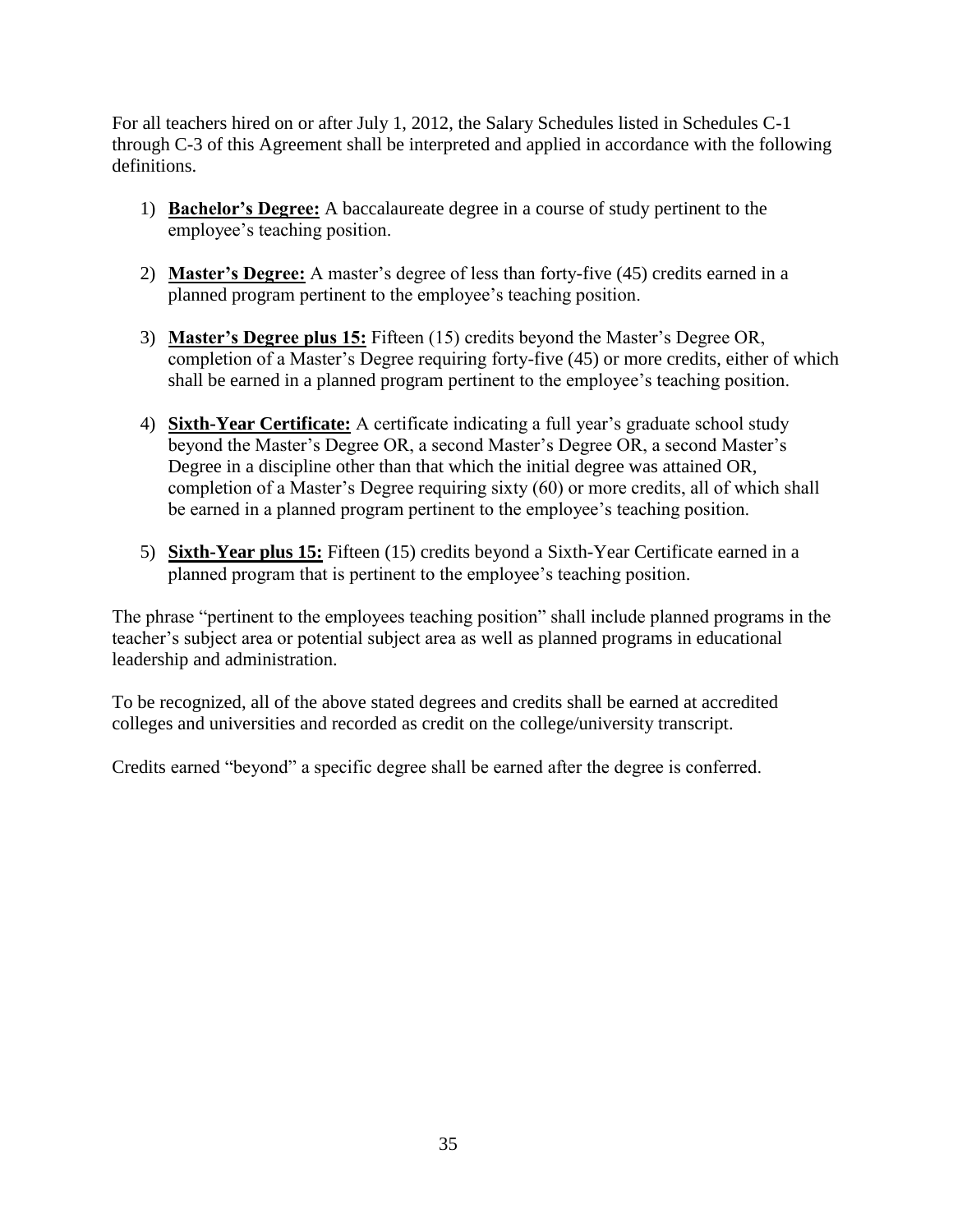| Step           | <b>BA</b> | <b>MA</b> | $MA+15$  | Sixth    | $6TH+15$ |
|----------------|-----------|-----------|----------|----------|----------|
| 1              | \$45,429  | \$49,767  | \$52,150 | \$54,647 | \$57,015 |
| $\overline{2}$ | \$47,411  | \$51,921  | \$54,321 | \$56,856 | \$59,274 |
| 3              | \$49,480  | \$54,167  | \$56,583 | \$59,154 | \$61,623 |
| 4              | \$51,640  | \$56,512  | \$58,939 | \$61,544 | \$64,065 |
| 5              | \$53,893  | \$58,957  | \$61,393 | \$64,032 | \$66,603 |
| 6              | \$56,245  | \$61,508  | \$63,949 | \$66,620 | \$69,242 |
|                | \$58,699  | \$64,170  | \$66,612 | \$69,313 | \$71,986 |
| 8              | \$61,261  | \$66,947  | \$69,385 | \$72,114 | \$74,838 |
| 9              | \$63,934  | \$69,844  | \$72,274 | \$75,029 | \$77,804 |
| 10             | \$66,724  | \$72,867  | \$75,283 | \$78,061 | \$80,887 |
| 11             | \$69,636  | \$76,020  | \$78,418 | \$81,216 | \$84,092 |
| 12             | \$72,675  | \$79,310  | \$81,683 | \$84,499 | \$87,424 |
| 13             | \$75,846  | \$82,742  | \$85,084 | \$87,914 | \$90,888 |
| 14             | \$83,481  | \$89,575  | \$92,468 | \$95,433 | \$98,598 |

<span id="page-35-0"></span>**Schedule C-1 - 2018-2019 Salary Schedule**

Effective September 1, 2018, all teachers not at the maximum step shall move up one (1) step from their 2017-2018 step in accordance with the salary schedule set forth above.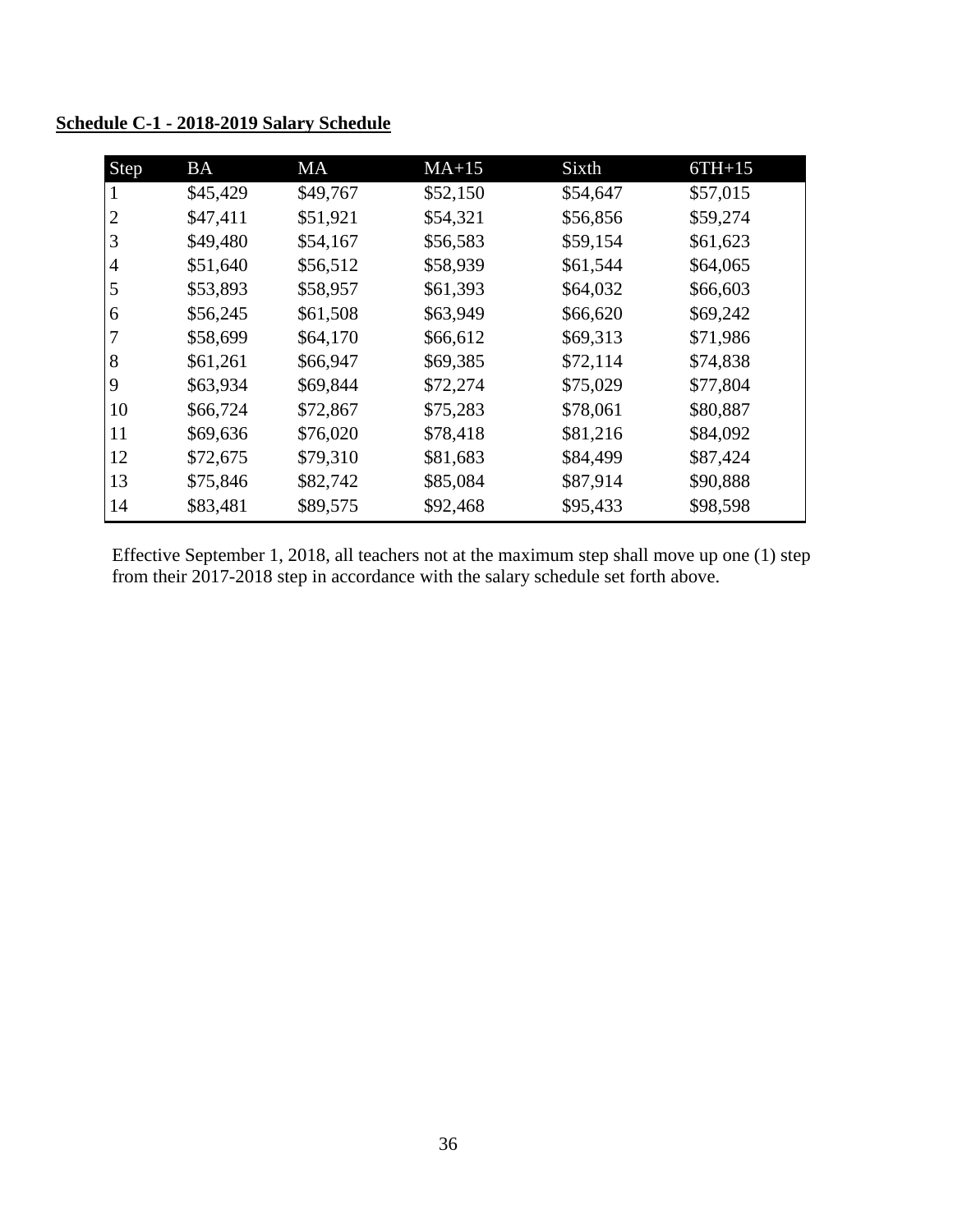#### <span id="page-36-0"></span>**Schedule C-2 - 2019-2020 Salary Schedule**

| Step           | <b>BA</b> | <b>MA</b> | $MA+15$  | Sixth    | $6TH+15$ |
|----------------|-----------|-----------|----------|----------|----------|
| $\mathbf{2}$   | \$47,399  | \$51,907  | \$54,307 | \$56,841 | \$59,259 |
| 3              | \$49,454  | \$54,139  | \$56,554 | \$59,123 | \$61,591 |
| $\overline{4}$ | \$51,599  | \$56,467  | \$58,893 | \$61,497 | \$64,016 |
| 5              | \$53,836  | \$58,895  | \$61,329 | \$63,966 | \$66,535 |
| 6              | \$56,171  | \$61,427  | \$63,866 | \$66,534 | \$69,154 |
| 7              | \$58,606  | \$64,069  | \$66,508 | \$69,206 | \$71,876 |
| $8\,$          | \$61,148  | \$66,824  | \$69,259 | \$71,984 | \$74,705 |
| 9              | \$63,799  | \$69,697  | \$72,124 | \$74,875 | \$77,645 |
| 10             | \$66,566  | \$72,694  | \$75,108 | \$77,881 | \$80,701 |
| 11             | \$69,452  | \$75,820  | \$78,214 | \$81,008 | \$83,878 |
| 12             | \$72,464  | \$79,080  | \$81,450 | \$84,260 | \$87,179 |
| 13             | \$75,606  | \$82,481  | \$84,819 | \$87,643 | \$90,610 |
| 14             | \$78,885  | \$86,027  | \$88,328 | \$91,162 | \$94,177 |
| 15             | \$84,525  | \$90,694  | \$93,624 | \$96,626 | \$99,830 |

Effective September 1, 2019, step 1 of the 2018-2019 salary schedule shall be eliminated.

Effective September 1, 2019, all teachers not at the maximum step shall move up one (1) step from their 2018-2019 step in accordance with the salary schedule set forth above.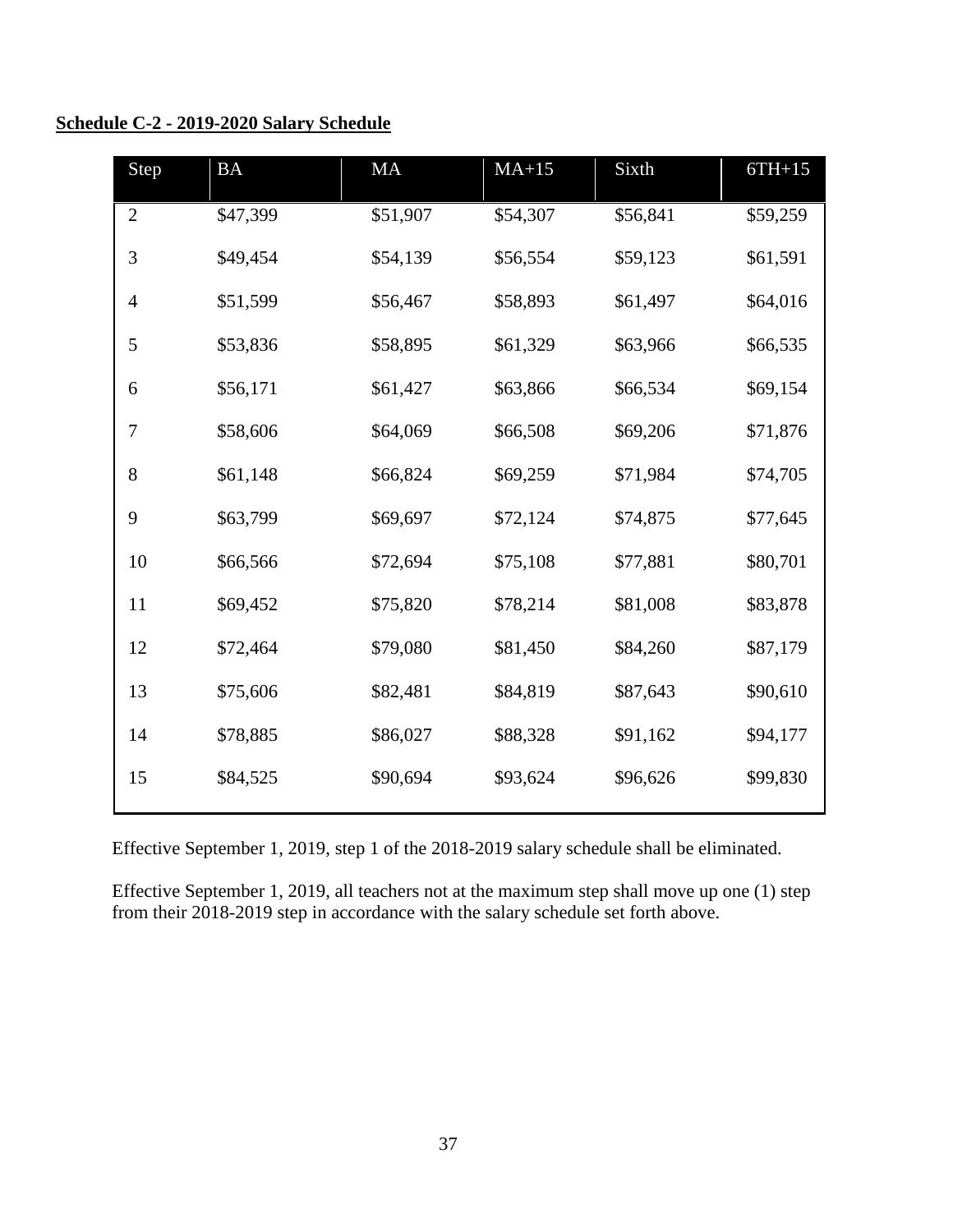<span id="page-37-0"></span>

|  | Schedule C-3 - 2020-2021 Salary Schedule |  |
|--|------------------------------------------|--|
|  |                                          |  |

| Step           | <b>BA</b> | <b>MA</b> | $MA+15$  | Sixth    | $6TH+15$  |
|----------------|-----------|-----------|----------|----------|-----------|
| $\overline{2}$ | \$47,128  | \$51,610  | \$53,997 | \$56,516 | \$58,920  |
| 3              | \$49,171  | \$53,829  | \$56,230 | \$58,785 | \$61,239  |
| $\overline{4}$ | \$51,304  | \$56,144  | \$58,556 | \$61,145 | \$63,650  |
| 5              | \$53,528  | \$58,558  | \$60,978 | \$63,600 | \$66,155  |
| 6              | \$55,849  | \$61,076  | \$63,501 | \$66,154 | \$68,759  |
| 7              | \$58,271  | \$63,702  | \$66,128 | \$68,810 | \$71,465  |
| 8              | \$60,798  | \$66,442  | \$68,863 | \$71,573 | \$74,278  |
| 9              | \$63,434  | \$69,299  | \$71,712 | \$74,446 | \$77,201  |
| 10             | \$66,185  | \$72,278  | \$74,678 | \$77,435 | \$80,240  |
| 11             | \$69,055  | \$75,386  | \$77,767 | \$80,545 | \$83,398  |
| 12             | \$72,050  | \$78,628  | \$80,984 | \$83,778 | \$86,680  |
| 13             | \$75,174  | \$82,009  | \$84,334 | \$87,142 | \$90,092  |
| 14             | \$78,434  | \$85,535  | \$87,822 | \$90,641 | \$93,638  |
| 15             | \$85,624  | \$91,873  | \$94,841 | \$97,882 | \$101,128 |
|                |           |           |          |          |           |

Effective September 1, 2020, all teachers not at the maximum step shall move up one (1) step from their 2019-2020 step in accordance with the salary schedule set forth above.